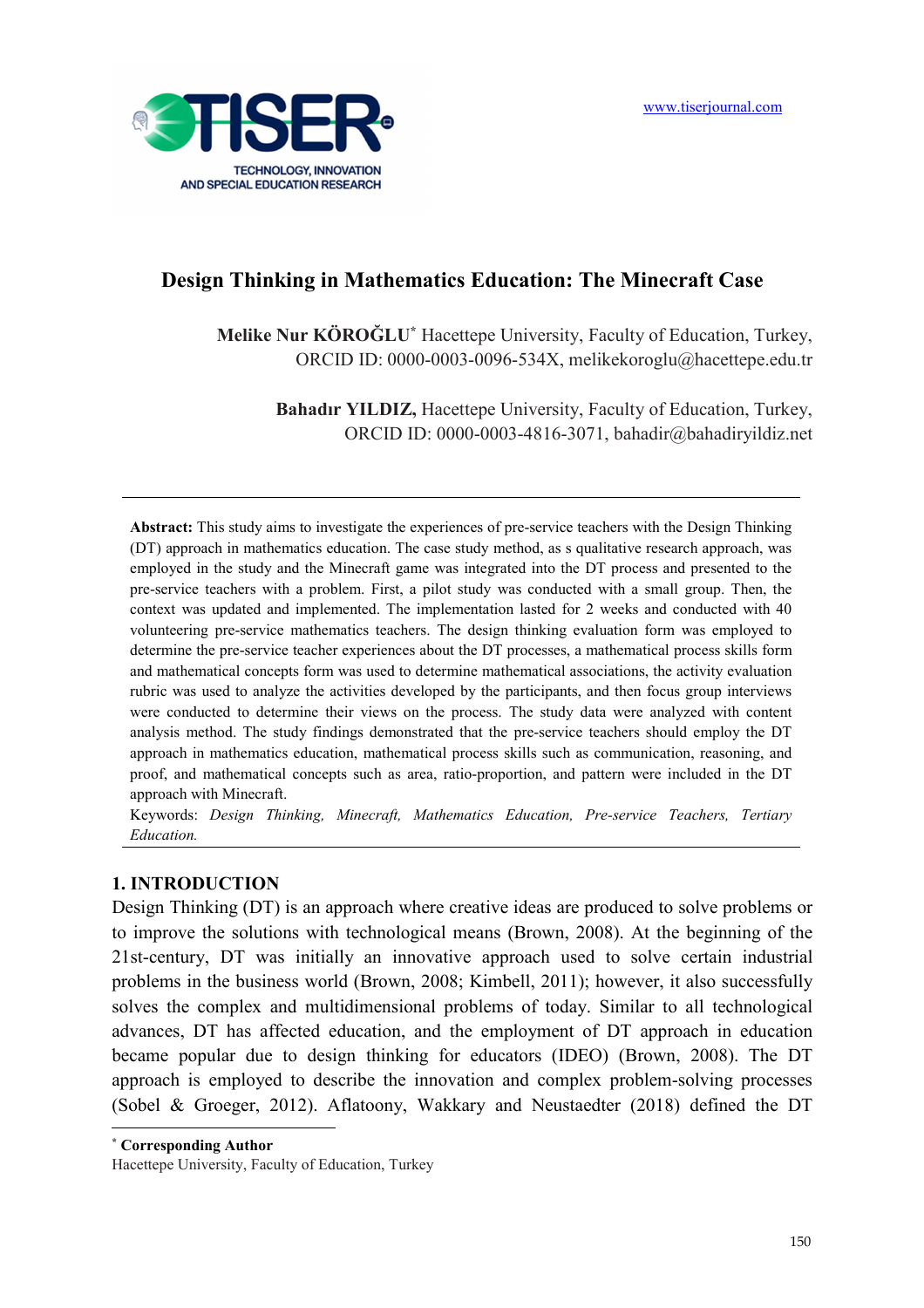approach in education as the production of collaborative, innovave solutions to human problems by the improvement of creative thinking skills. According to educators, the instruction of the DT approach is necessary since it allows individuals to think creatively and systematically; and thus, developing 21st-century skills (Salen, 2007). In other words, DT was considered as a thinking model in formal education to assist the acquisition of 21stcentury skills by all students (Li et al., 2019).

Game designs, which play an important role in the development of 21st century skills, enable students to realize their own potential freely and learn by experience (Crawford, 1984; Yıldırım, 2016). It is thought that the components of creative thinking, collaborative work and innovative solutions included in the definition of DT for educational purposes by Aflatoony et al. (2018) also take place in the game design process. Therefore, game design is considered to be a tool for the development of DT.

Games play a key role in training productive generations. Playing a game is an inclusive concept that includes production within the game and the production of the game (Kafai  $\&$ Burke, 2015). Bulut (2015) proposed the design of games to instill the fact that everyone can design a game in the young generations and demonstrate to them that they can participate in a productive society. A method that could achieve this goal is DT.

The game is a type of entertainment that develops skills and intelligence based on certain rules and helps the individual to spend a good time (Turkish Language Society [TLS], 2021). Juul (2010) more inclusively described the game as a process that the player connects emotionally to reach a goal, a system with certain rules, and where the final output could be measured. Games could be played in the real world, or the same content could be transferred to digital media as digital games. Digital games make it easier for individuals to access these games (Frasca, 2001). Digital games are supported by various hardware and software, include audiovisual elements, rich graphics, animation and sound, and require user input (Çetin, 2013; Doğan, 2016; Özhan, 2011). In particular, the willingness of young individuals to play digital games led educators to employ educational digital games, and the popularity of the employment of digital games produced for entertainment for educational purposes has increased (Ocak, 2013; Özer, 2017). Digital games significantly assist the education process, especially in learning by fun (Yavuzkan, 2019). As the popularity of personal computers increased since the 1990s, the term "edutainment" was adopted for educational games (Susi et al., 2007). "Edutainment" or learning by fun was the foundation of the concept of serious games. Serious games are generally designed to run on computers or video game consoles and employed in education, simulation or advertising (Susi et al., 2007). Serious games are computer games that are generally used for educational purposes where entertainment is in the background (Michael & Chen, 2006). Serious games play an active role in solving intellectual and social problems and these games have well-defined content and limits (Abt, 1970; Kapp, 2012). Serious games developed with certain goals and achievements create thinking templates for the player on certain issues during entertainment (Özer, 2017). Educators could use serious games in classes, especially in mathematics and science instruction (Zyda & Bennett, 2002).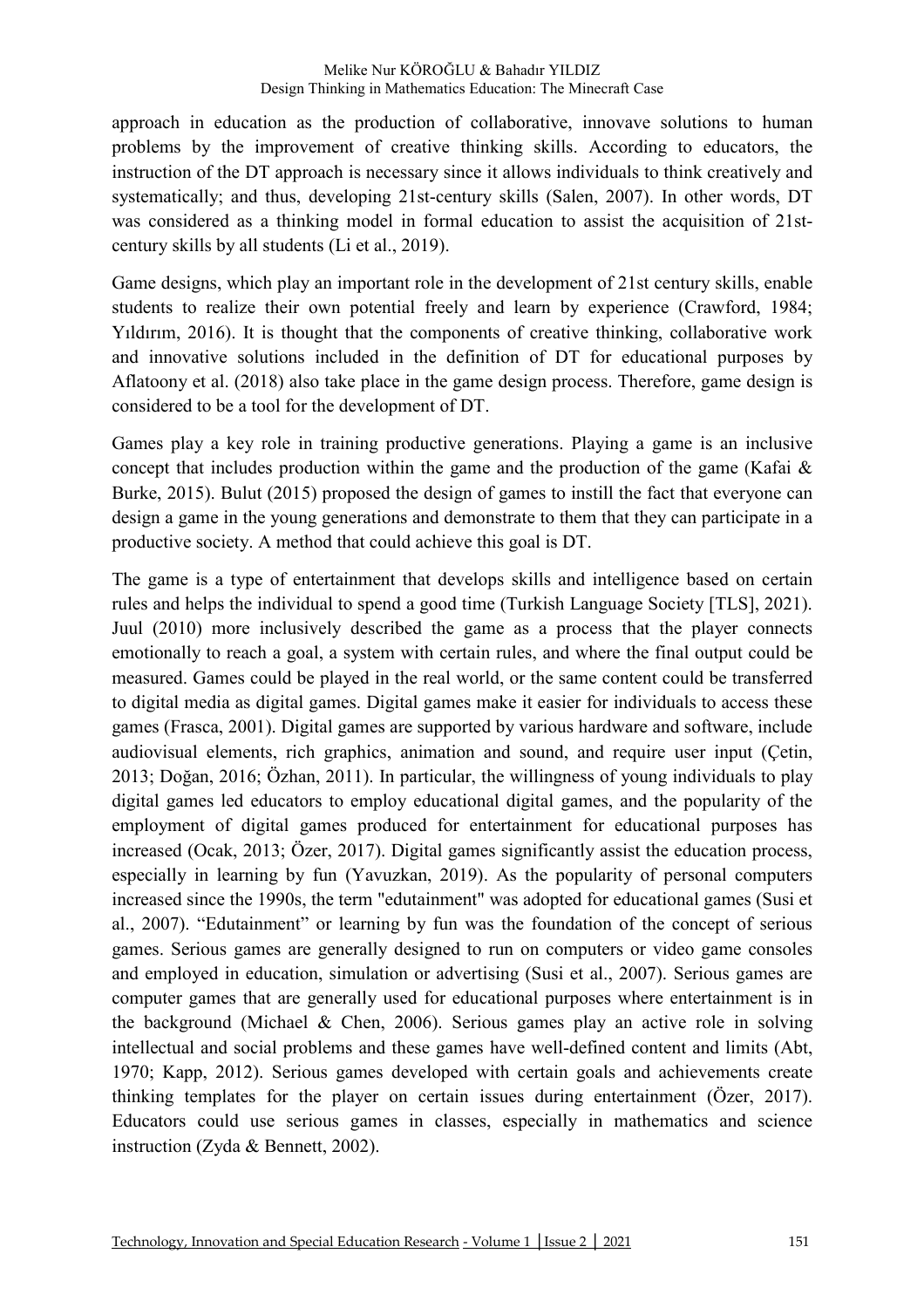Game design environments could be developed to allow students to independently realize their self-efficacy during learning and learn by experience (Crawford, 1984). The learning by design environment could improve active and collaborative participation of the students in classes and allow them to conduct exercises that improve their creative thinking skills (Papert, 1998). Simulations, a type of digital game, represent real-life environments in digital media and allow the players experience acts that they could not experience easily in real life (establishment and management of all types of institutions, organizations, states, structures, etc.) (Bates, 2001, Prensky, 2001; Mitchell, 2012). Minecraft is a 3D virtual world designed without any educational goals, where users could create and interact with their images using blocks (Bos et al., 2014). Minecraft could be played in three modes: survival, creative, and adventure. It is known that Minecraft is a popular game among K-12 students (Samur & Özkan, 2019).

### **2. LITERATURE REVIEW**

In this section, a review of the literature on Design Thinking, Design Thinking in Education, Digital Game, Serious Game, and Minecraft is presented.

### *2.1. Design Thinking*

The concept of design that includes purposive orientations such as problem-solving, improvement of current conditions, or generating new ideas (Friedman, 2003) could be deconstructed into the stages of problem definition, collecting data to determine the requirements, production of alternative solutions, and the design and analysis of the best solution (Doppelt, 2009). Similarly, Brown (2008) described the design process as a process empowered by a human-oriented creative discovery, followed by prototyping, testing, and improvement. The concept of design thinking (DT), developed based on the concept of design, is a human-oriented innovation approach that employs technological design tools to meet the requirements of individuals or businesses (IDEO, 2019). DT helps overcome problems with in-depth learning processes about complex problems and alternative solutions (Kröper et al., 2011). DT is a paradigm employed to identify the requirements of various industries and develop solutions for these requirements (Dorst, 2010; Liedtka, 2018; Owen, 2007). Unlike problem-solving, DT emphasizes empathy for those affected by the problem and understanding how the problem affects those (Chesson, 2017). The DT process could be scrutinized in two stages: problem definition and problem solving (Howard, 2015). In the literature, DT includes a specific mindset such as design methods and application processes (Carlgren, 2013). For example, in innovation management, the DT approach was described as the integration of business, design, engineering, and social sciences that allows the identification and solution of the problem and the development of products, services, and systems (Leifer & Steinert, 2014). In education, the DT approach was described as a humancentered and collaborative problem-solving approach that leads to innovative solutions by improving creative thinking skills (Aflatoony et al., 2018).

### *2.1.1 Design Thinking in Mathematics Education*

Harvard University Teaching and Learning Lab described DT as a mindset and approach to learning, collaboration, and problem-solving, and a structured framework to identify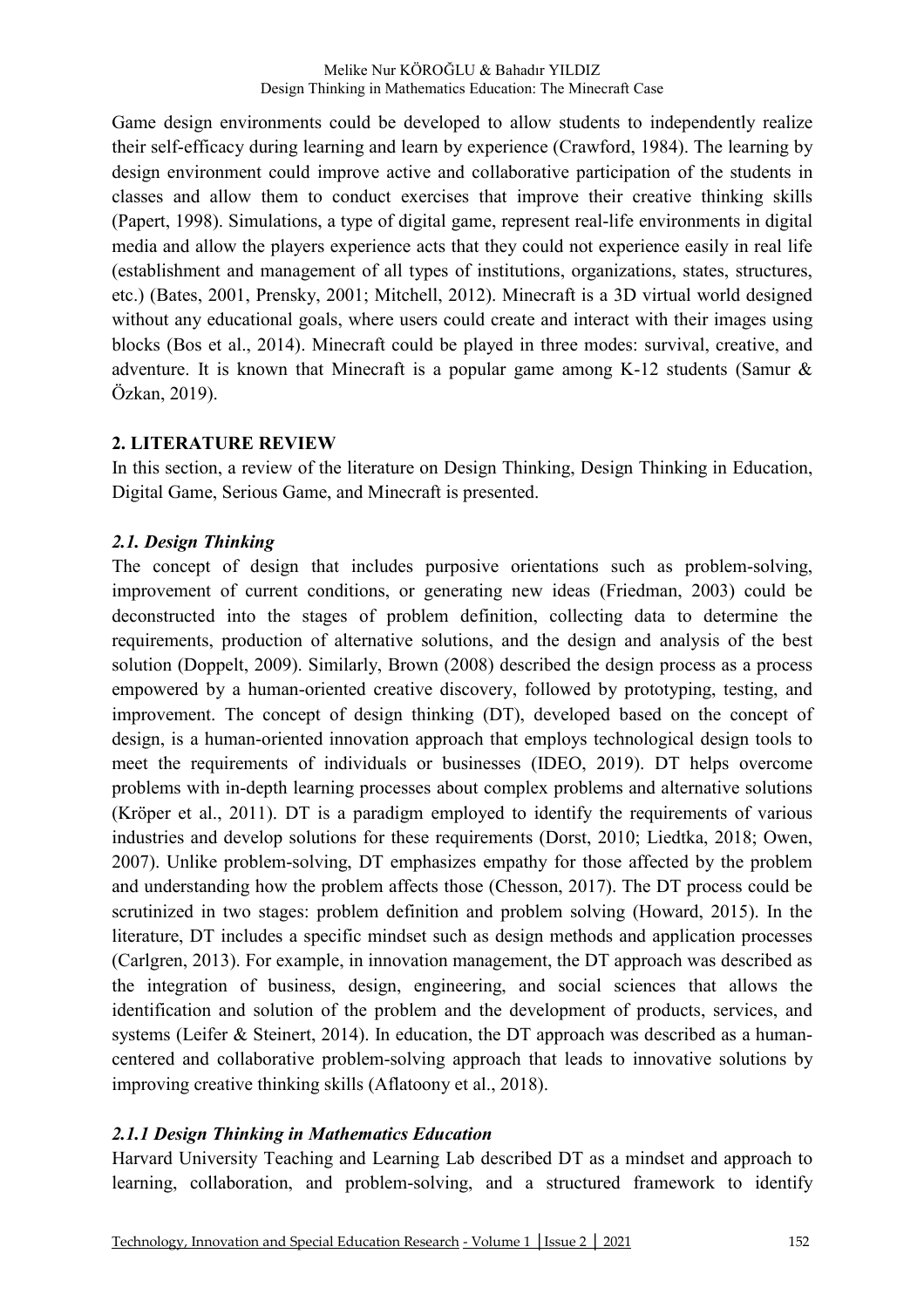challenges, collect information, generate potential solutions, develop ideas, and test the solutions [Harvard University The Teaching and Learning Lab (TLL)]. DT provides dynamic motivational support for critical thinking educators and could improve their self-confidence (Scheer et al., 2012). Scheer et al. (2012) emphasized that DT research is required in teacher training, and the missing link between theoretical pedagogy and implementation could be eliminated with DT.

Öztürk (2020) reported that three DT approaches were mostly adopted in education literature:

•Stanford University d.school,

•IDEO (Design Thinking for Educators), and

•HPI (Hasso Plattner Institut) design-centered thinking approach.

In the present study, the DT approach included 5 stages based on the Stanford University (2009) description:

1. Empathy: Building empathy with people for whom you are designing and to understand what is crucial for them, how they interact with their environment

2. Define Synthesizing the collected data into needs and insights to define problem statement: point of view

3. Ideate: Generating multiple ideas

4. Prototype: Turning ideas into physical forms by making prototypes

5. Test: Getting feedback from the users about the solution and developing them to reach better solutions



# **Standford d. school Design Thinking Process**

SOURCE: https://dschool.stanford.edu

**Figure 1.** *DT Process* (*https://dschool.stanford.edu)*

According to Deaner and McCreery-Kellert (2018), the employment of the DT approach for daily life problems in classes would

1) improve and deepen student learning via the related application,

2) support the development of 21st-century skills, and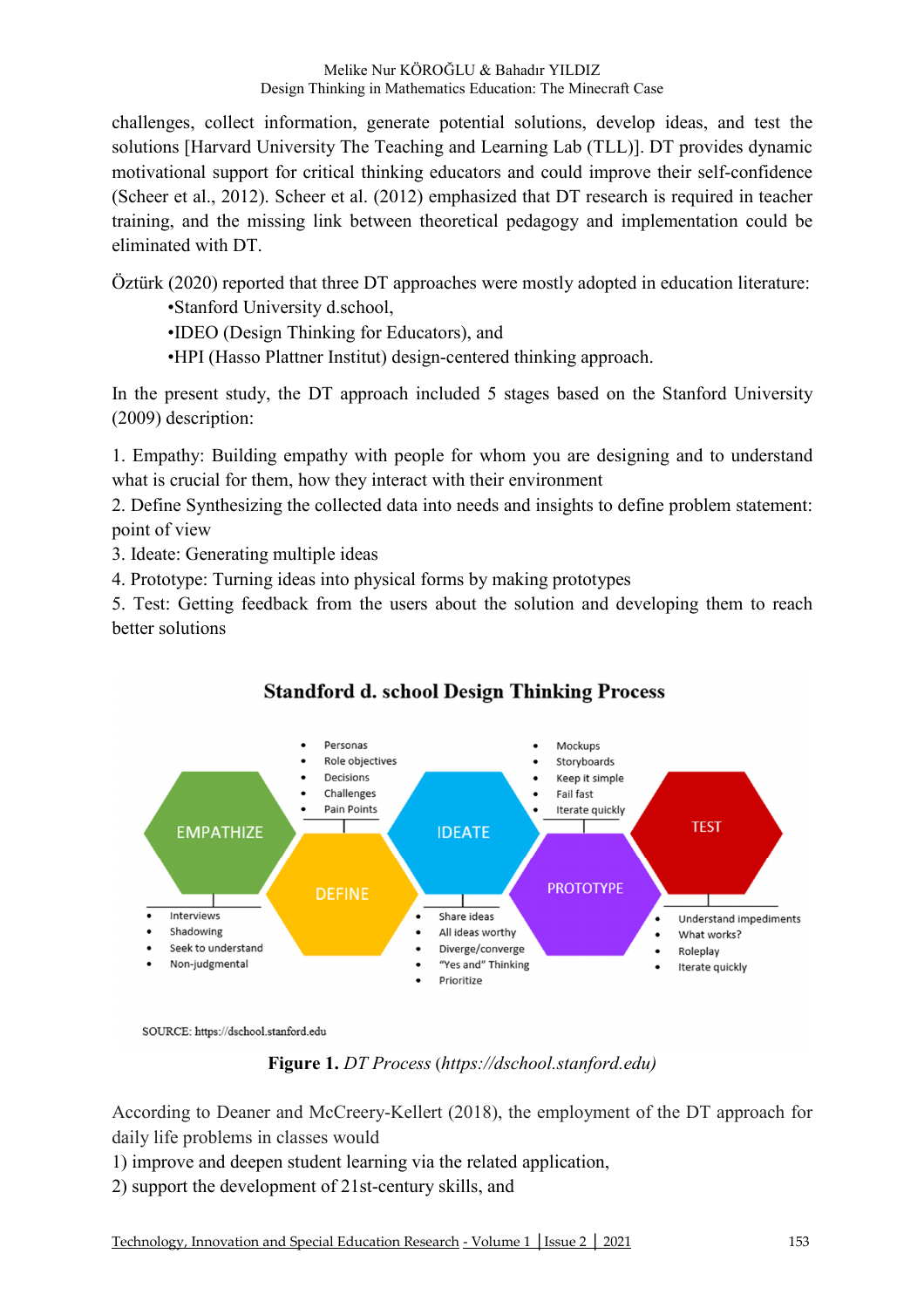3) train responsible global citizens.

Problem-based learning and design thinking (DT) tasks instruct the students on the problem they desire to solve and allow them to incorporate critical thinking and problem-solving skills to generate a solution (Barton & Tan, 2018; Bush & Cook, 2019; Bybee, 2010; von Solms & Nel, 2017; Wirkala & Kuhn, 2011). In mathematics education, the implementation of strategies that deliberately enforce the DT approach in the mathematics classes could positively affect the approach of the students to difficult problems (Chin et al., 2019).

### *2.2 Digital Game*

Due to technological advances, interactive games have been transferred to the virtual environment, leading to the emergence of digital games that allow interaction between individuals who do not know one another (Özhan, 2011). Digital games include both individual and group activities in an online or offline environment on electronic devices (Esposito, 2005). In other words, the concept of digital games provides immersive simulations as well as animated graphics and sound effects (Liu  $\&$  Chen, 2013). Digital games contribute to the development of attention, spatial concentration, problem-solving, decision making, collaboration, creativity skills in information technologies (De Aguilera & Mendiz, 2003).

Educational digital games are described as the software employed as instructional material with embedded educational content (Sabırlı, 2018). Demirel et al. (2003) described educational digital games as software that aim to improve the problem-solving skills of the students or include course topics. Educational digital games include tasks that allow the development and control of effective and qualified learning, and mathematical activities such as problem-solving, reasoning, communication, association, and representation via activities that allow the students to actively work on an unknown act. The advantages of educational digital games include their ability to simulate experiments that are inconvenient in real life, allowing students to make mistakes and find the truth based on these mistakes, while multiplayer digital games allow players to join teams and collaborate.

### *2.2.1. Serious Game*

Developed for educational purposes, "serious games" became popular as technological advances increased the accessibility of electronic media and digital games (Young et al., 2012). Serious games are not only employed for entertainment purposes but also to educate the users and provide information (Abt 1987; Michael & Chen 2006; Susi et al. 2007). There are two prominent views on the concept of serious games in the literature. The first claims that a game with only entertainment content could be transformed into a serious game without any educational goals (Susi et al., 2007), and the second claims that a game could be a serious game if it is developed for educational purposes (Girard et al., 2013). The serious games motivate and lead to entertaining learning experiences for students (Haring et al., 2011; Huang et al., 2013; Prensky, 2001), and they also provide a safe environment for experiments where students could freely apply their knowledge. In this process, students are less stressed and are encouraged to experiment, allowing them to learn from their own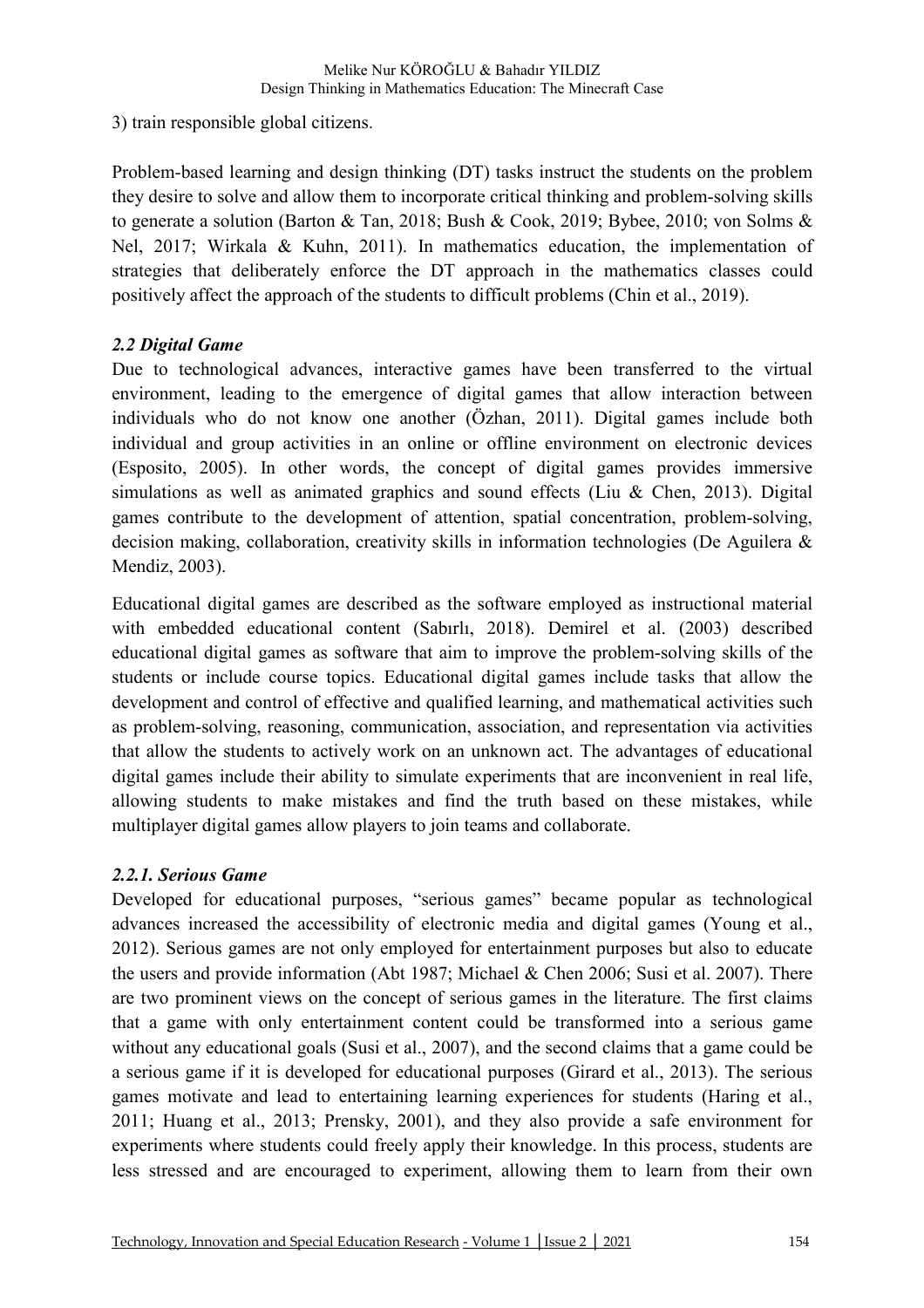experiences (Sanchez & Olivares 2011; Kuhn, 1995; Gruending et al., 1991). These could provide an environment where students could make complex decisions based on ill-defined and incomplete knowledge that they will encounter in the future, considering and anticipating the possible actions of others (Severengiz et al., 2020). In serious games, contextual knowledge allows the students to better comprehend the topic and apply their knowledge (Bransford et al., 1999). Effective explanation and exemplification of the course content with technological means in serious games allow the trial of realistic simulations that include animations, graphics, and interactive media that improve student skills (Deshpande & Huang, 2011).

### *2.2.2. Minecraft*

Minecraft was designed by Markus Persson and Jens Bergensten as a non-educational simulation game where the user could build and interact with a three-dimensional virtual world (Ekaputra et al., 2013). Minecraft has been popular among both children and adults since it was an exploration and collaborative construction game that appeals to basic human traits (Edwards, 2011). One of the most obvious advantages of Minecraft over other games was its ability to employ entertainment, creativity, social media skills, communication, and engineering in a single game. For example, the use of virtual blocks is a great way for students to improve their spatial skills (Garskof, 2014).

### *2.3. Research Problem*

As a problem-solving approach, DT is a collaborative thinking process that develops several skills, especially creative thinking and empathy. In this process, 3D designs were materialized with Minecraft. The study aimed to scrutinize the DT as a problem solving approach in mathematics education and develop mathematical activities via Minecraft. Thus, the following research problems were determined:

- 1. What are the experiences of the pre-service teachers about the design thinking approach?
- 2. What are the pre-service teacher experiences about the employment of the design thinking approach in mathematics education?
- 3. Can pre-service teachers integrate the DT approach into mathematical activities with Minecraft?
- 4. What are the experiences of the pre-service teachers about the mathematical processes?
- 5. What are the experiences of the pre-service teachers about the mathematical concepts?
- 6. What are the views of the pre-service teachers on the integration of the DT approach into mathematical activities with Minecraft?
- 7. What are the views of the pre-service teachers on the application of DT with Minecraft in the activities they develop?
- 8. What are the most challenging and entertaining design thinking stages for the preservice teachers based on their experiences?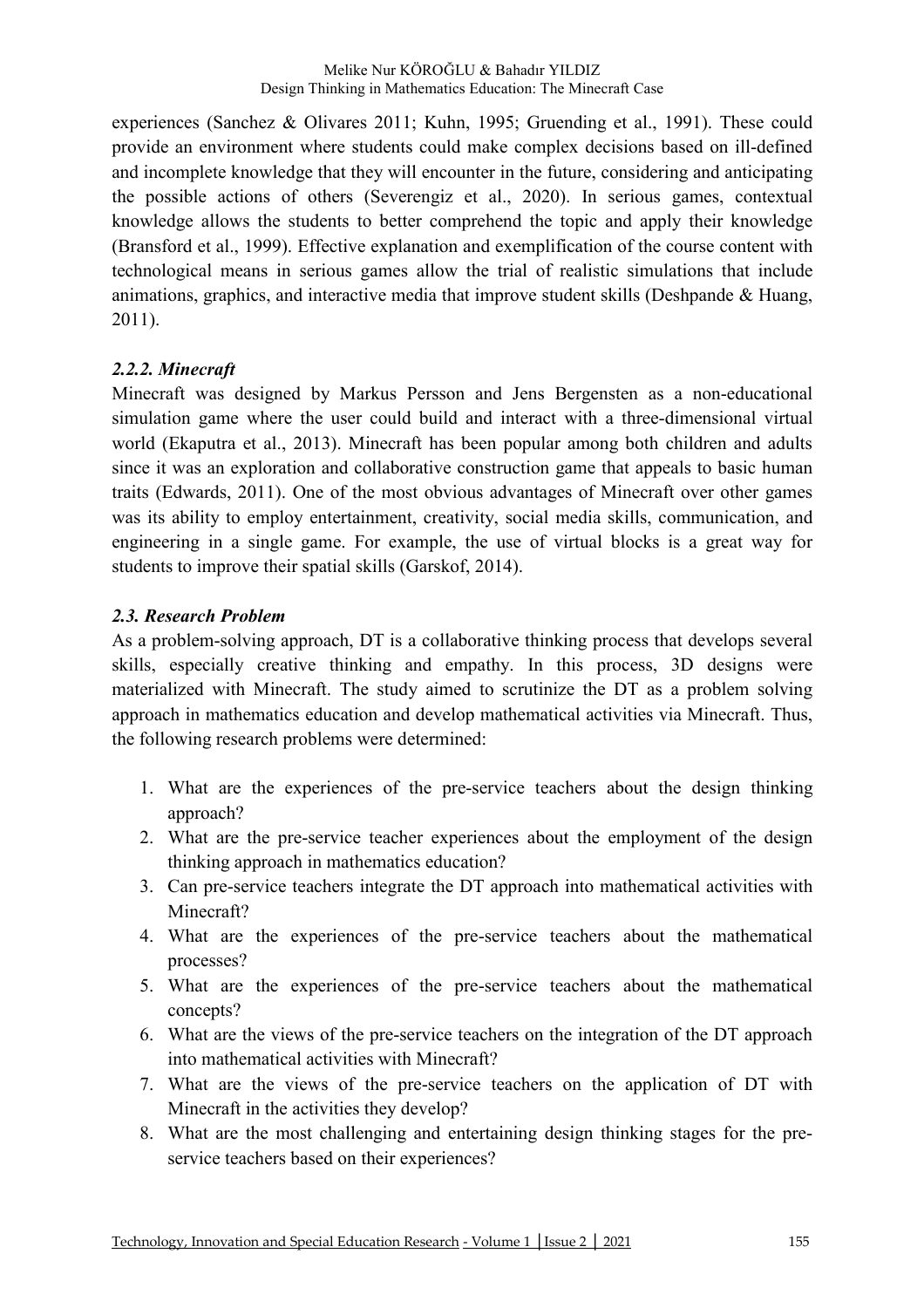### **3. METHODOLOGY**

#### *3.1. Research Design*

The study was conducted as a case study, a qualitative research method. Case studies investigate a limited system or cases (Creswell, 2007). Cases are often associated with time or activities, and the researcher collects detailed data with various data collection instruments (Creswell, 2009). This study aimed to examine the process of using the DT approach in mathematics education and to describe this case with various data collection tools.

### *3.2. Participants*

The study participants included 40 volunteering senior pre-service mathematics teachers attending at a public university in the 2020-2021 academic year (27 females, 13 males).

#### *3.3. Procedure*

The procedure included 3 main steps: pilot process, making it better, and main training.

### *3.3.1 Pilot Study*

The 4 stages of the pilot study are given in Figure 2.

| <b>Stage 1 Minecraft training</b>                                             |                                                                                                                                                                   |                                                                                                               |  |  |
|-------------------------------------------------------------------------------|-------------------------------------------------------------------------------------------------------------------------------------------------------------------|---------------------------------------------------------------------------------------------------------------|--|--|
|                                                                               | their comprehension                                                                                                                                               | Minecraft controls were introduced. Pre-service teachers were asked to develop a simple design to demonstrate |  |  |
|                                                                               | <b>Stage 2 Design thinking training</b>                                                                                                                           |                                                                                                               |  |  |
|                                                                               | Pre-service teachers implemented the DT steps on a problem                                                                                                        |                                                                                                               |  |  |
|                                                                               | <b>Definition</b><br><b>Empathy</b>                                                                                                                               |                                                                                                               |  |  |
| <b>Stage 2.1 Problem</b><br><b>Definition</b>                                 | Discussions to comprehend the<br>problem.                                                                                                                         | The problem is reconstructed with the<br>process analysis matrix.                                             |  |  |
| <b>Stage 2.2 Problem-solving</b>                                              | <b>Production of ideas</b><br>Ideas on the reconstructed problem are discussed and analyzed. The idea that<br>would be transformed into the design is determined. |                                                                                                               |  |  |
| <b>Stage 2.3 Transformation</b><br>of the ideas into design<br>with Minecraft | Prototype<br>Designs are drafted, shared, and<br>revised based on feedback                                                                                        | <b>Test</b><br>3D is developed, shared and revised<br>based on feedback                                       |  |  |
| Stage 3 DT experience data are collected                                      |                                                                                                                                                                   |                                                                                                               |  |  |
|                                                                               | Stage 4 DT process mathematical activities are developed                                                                                                          |                                                                                                               |  |  |

**Figure 2.** *Pilot Study Scheme*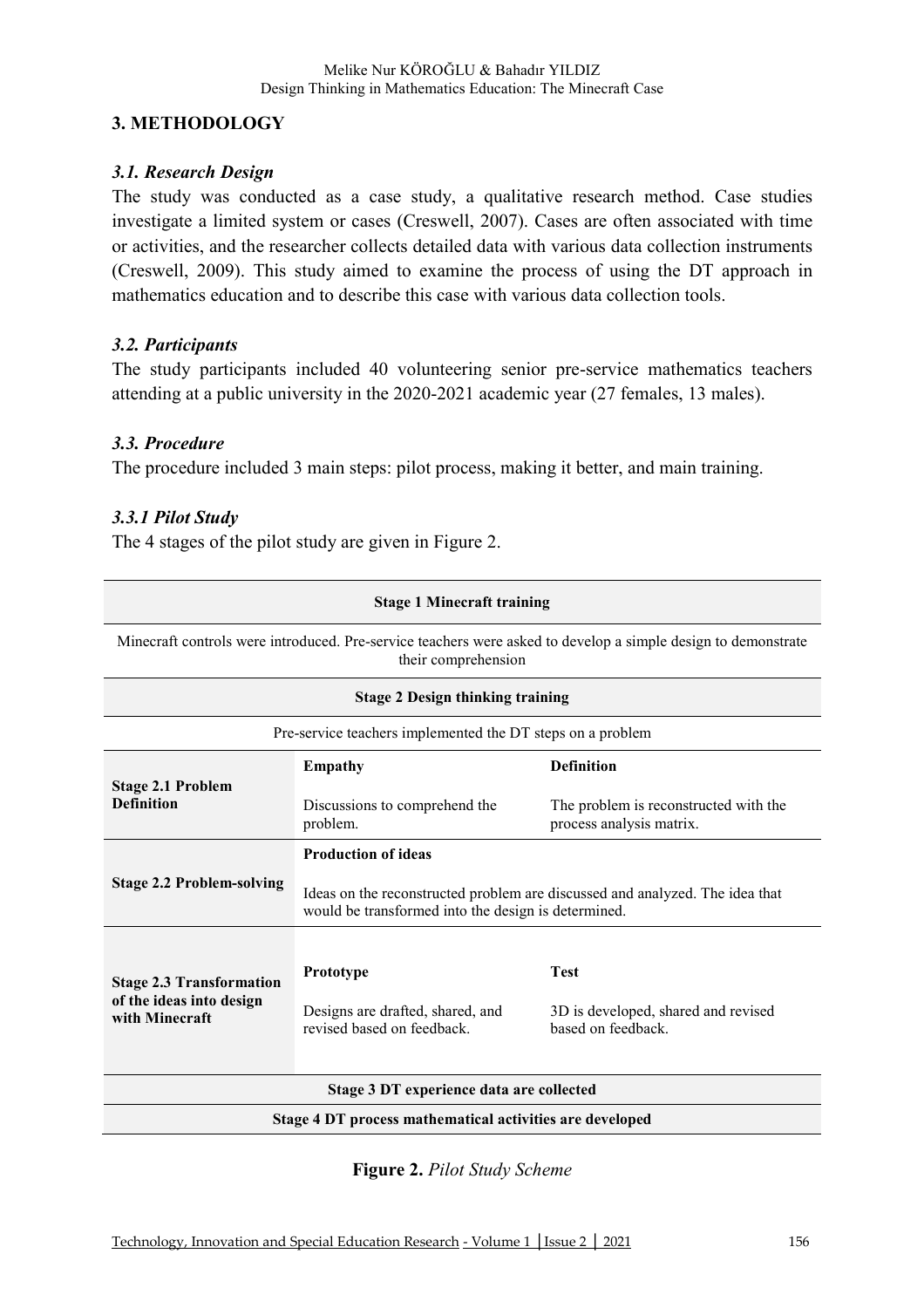In the first stage of the pilot study scheme, Minecraft, and in the second stage, DT training was provided for pre-service teachers. In DT training, a daily life problem was given and the students were asked to implement the design thinking stages to solve the problem. This process was conducted with 4 pre-service teachers individually. (The pilot study participants included 2 females, 2 males volunteering senior pre-service mathematics teachers attending at a public university in the 2009-2020 academic year.) However, interviews and discussions in the empathy stage need analysis in the definition stage, idea-sharing in the idea generation stage, feedback in the prototyping and testing stages were conducted as a group. In the third stage, interviews were conducted with the pre-service teachers to determine their design thinking approaches and perceptions about the mathematical concepts employed in the Minecraft design. This stage aimed to determine the employed mathematical concepts and mathematical skills. In the fourth step, pre-service teachers were asked to develop an activity for the instruction of the mathematical concept by integrating the DT and the activity. The activities were revised and completed after the discussions.

#### *3.3.2. Making It Better*

Based on the pilot study data, the procedure was revised, and the revisions are presented in Table 1. The first revision was to limit the time reserved for group work and to allow preservice teachers to study in their free time. The second revision was to conduct the procedures as group work. Participants experienced difficulties to allocate personal time during the pilot study, leading to a prolonged implementation. The third revision entailed the revision of the activity template. In the pilot study, pre-service teachers were asked to design an activity to implement DT with Minecraft, and it was observed that the activity template in the pilot study was not comprehended by all pre-service teachers. It was difficult to determine the preliminary information and possible misconceptions in the activity template, and exactly which process should include the introduction, development, and analysis steps in the activity based on DT. The process was reconstructed by adding explanations for the sections that were not understood in the activity template. An activity evaluation rubric was developed for activity analysis. The lack of views about the whole process was identified in the pilot study, and focus group interviews were conducted with volunteering pre-service teachers during the implementation.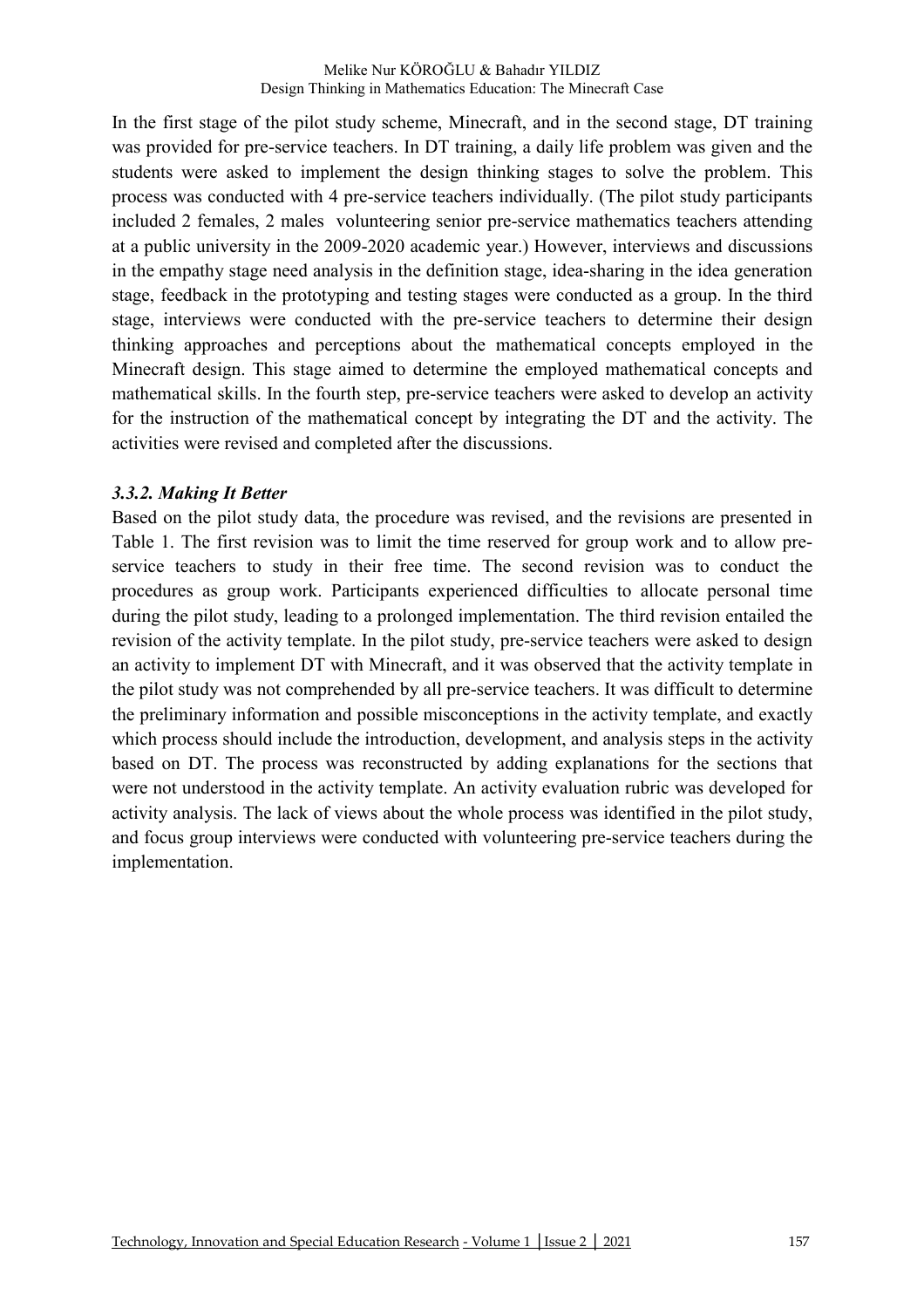|                       | Pilot study                   | Application                                                                    |
|-----------------------|-------------------------------|--------------------------------------------------------------------------------|
| Training              | Instruction                   | Instruction                                                                    |
| Application technique | Individual work               | Groupwork                                                                      |
| Application time      | 2 days (8 hours)              | 2 weeks $(2 \text{ hours} + 2 \text{ hours})$<br>Free time (3 hours + 3 hours) |
| Participants          | 4                             | 40                                                                             |
|                       | DT interview form             | DT interview form                                                              |
|                       | Mathematical skills form      | Mathematical skills form                                                       |
| Data collection tools | Mathematical concepts form    | Mathematical concepts form                                                     |
|                       | Activity development template | Activity development template<br>(revised)                                     |
|                       |                               | Activity analysis rubric                                                       |
|                       |                               | Focus group interview (added)                                                  |

#### **Table 1.** *Post-Pilot Study Revisions*

#### *3.3.2 Main Training*

Minecraft training was given in the first stage of the Main application presented in Figure 3. In the second stage, pre-service teachers were asked to experience the DT process based on a problem. They were asked to design and test a prototype the DT process with Minecraft. In the third stage, the data on DT experiences and the correlation between these experiences and mathematics were collected. In the fourth stage, pre-service teachers were asked to develop a mathematical activity based on the DT approach. In the final step, the activities developed by the pre-service teachers were analyzed and their views were obtained during the focus group interviews.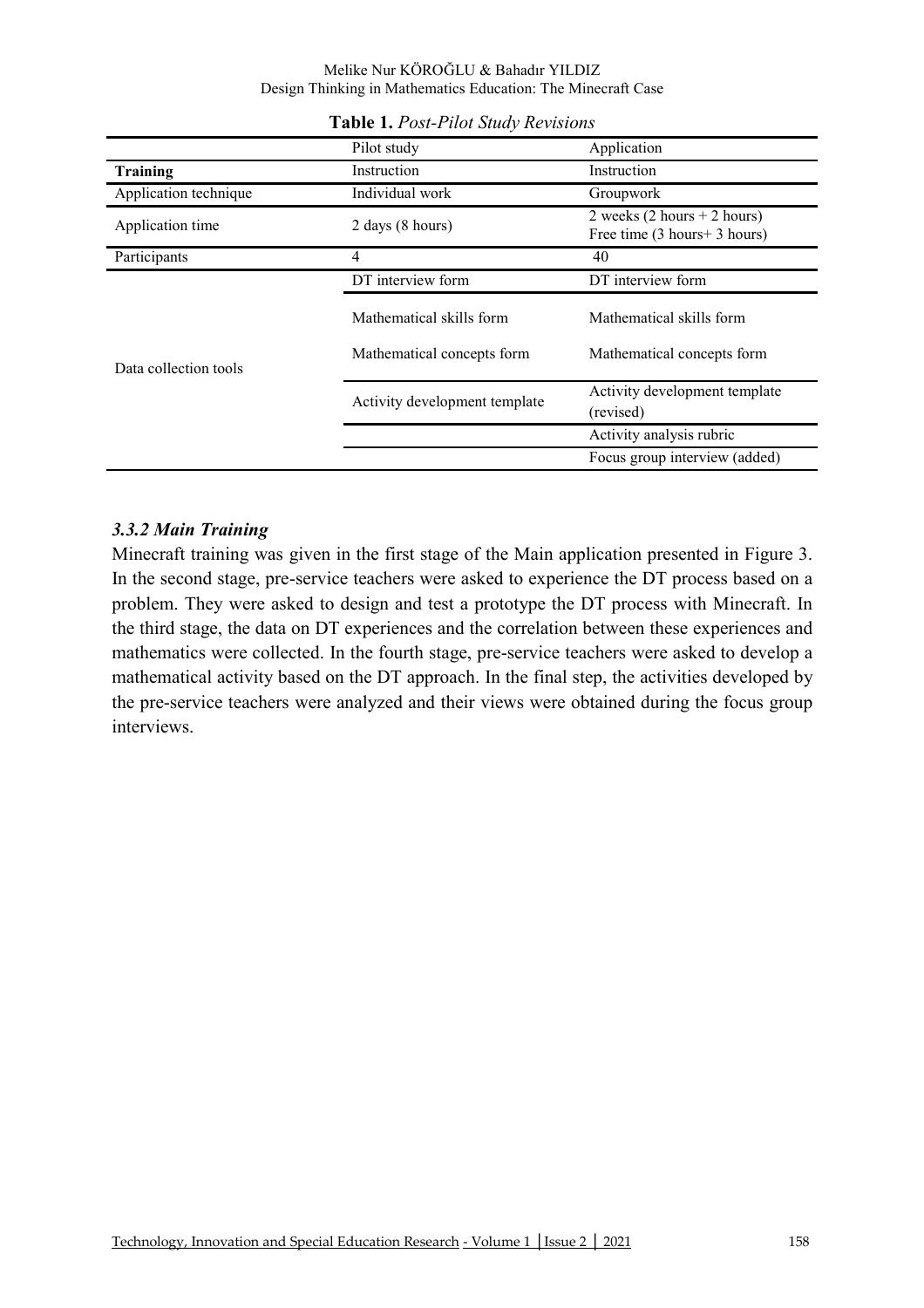| <b>Stage 1 Minecraft</b><br>Training                                                                      |                                                                                                              | Minecraft controls were introduced. Pre-service teachers were asked to<br>develop a simple design to demonstrate their comprehension.                                                |                                                                                                                                                           |  |  |  |
|-----------------------------------------------------------------------------------------------------------|--------------------------------------------------------------------------------------------------------------|--------------------------------------------------------------------------------------------------------------------------------------------------------------------------------------|-----------------------------------------------------------------------------------------------------------------------------------------------------------|--|--|--|
|                                                                                                           | <b>Problem Definition</b>                                                                                    | <b>Empathy</b> – Discussions are conducted to comprehend the problem.<br>The emotions stimulated by the problem are discussed and empathic<br>questions are asked about the problem. |                                                                                                                                                           |  |  |  |
| <b>Stage 2 DT Training</b>                                                                                |                                                                                                              | matrix.                                                                                                                                                                              | <b>Definition</b> – The problem is reconstructed with the process analysis                                                                                |  |  |  |
| Pre-service teachers<br>implemented DT stages on a                                                        |                                                                                                              | and analyzed. The idea that would be transformed into the design is<br>determined.                                                                                                   | Idea generation - Ideas on the reconstructed problem are discussed                                                                                        |  |  |  |
| problem in groups                                                                                         | Problem-Solving                                                                                              | <b>Prototyping – Designs are</b><br>drafted based on the ideas.                                                                                                                      | Feedback<br>The drafts are presented,<br>analyzed, and revised based on<br>feedback.                                                                      |  |  |  |
|                                                                                                           |                                                                                                              | <b>Testing</b> $-3D$ designs are<br>constructed with Minecraft and<br>tested.                                                                                                        | Feedback<br>The suitability of the constructs<br>for the solution is tested and<br>feedback is provided. The<br>designs are revised based on<br>feedback. |  |  |  |
| <b>Stage 3 Collection of</b><br>student experience data in<br><b>DT</b>                                   | DT Interview Form<br>Mathematical Skills Form<br>Mathematical Concepts Form                                  |                                                                                                                                                                                      |                                                                                                                                                           |  |  |  |
| <b>Stage 4 Development of</b><br>mathematical activities<br>with DT                                       | The groups formed in Stage 2 are asked to develop an activity where they<br>could conduct DT with Minecraft. |                                                                                                                                                                                      |                                                                                                                                                           |  |  |  |
| <b>Stage 5 Collection of the</b><br>data for mathematical<br>activities developed with<br>the DT approach |                                                                                                              | Activity Analysis Rubric<br>Focus Group Interview                                                                                                                                    |                                                                                                                                                           |  |  |  |
|                                                                                                           |                                                                                                              | *Stanford University DT approach (https://dschool.stanford.edu)                                                                                                                      |                                                                                                                                                           |  |  |  |

**Figure 3.** *Main Training Flow* 

### *3.4. Data Collection Tools*

During the implementation, the data were collected in 2 stages. In the first stage, data on preservice teacher experiences in the DT process were collected, and in the second stage, data on mathematical activities that were developed with the DT approach were collected.

#### *3.4.1. Design Thinking Interview Form*

The Design Thinking interview form was employed to determine the experiences of the preservice teachers in the DT process. The form included the following questions: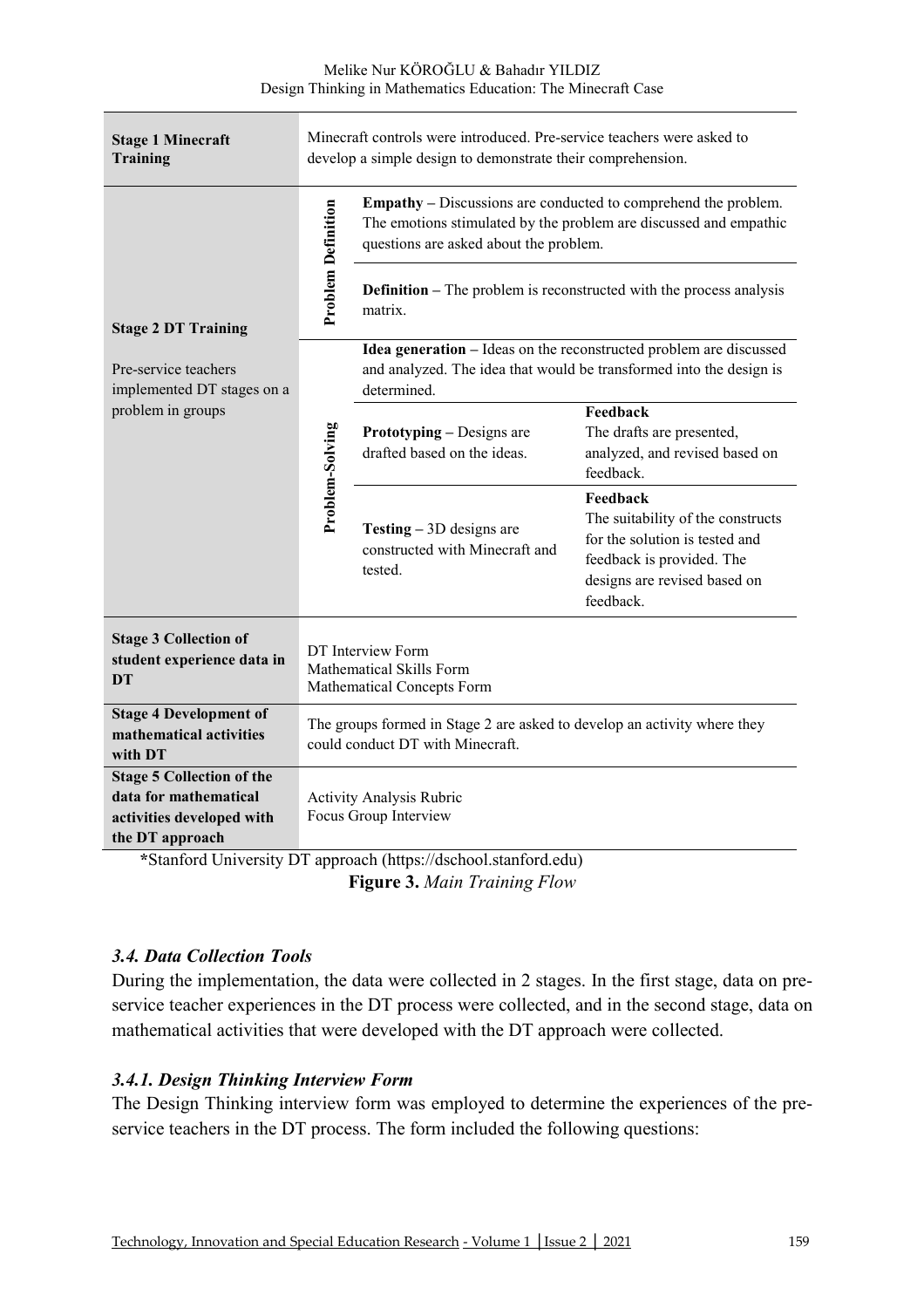- What are your views on DT?
- Which is the most important stage of DT? Why?
- Which DT stage do you enjoy the most? Why?
- Which is the most challenging stage of DT? Why?

#### *3.4.2. Mathematical Skills Form*

The Mathematical Skills Form was employed to determine the mathematical skills employed by the pre-service teachers in the DT with Minecraft process. The form included the following questions:

- Which mathematical skills did you utilize? Please elaborate on the reasons.
	- o I utilized/did not utilize communication skills. Because, ……………
	- o I utilized/did not utilize association skills. Because, ……………
	- o I utilized/did not utilize reasoning and proof skills. Because, ……………
	- o I utilized/did not utilize problem-solving skills. Because, ……………
	- o I utilized/did not utilize representation skills. Because, ……………

#### *3.4.3. Mathematical Concepts Form*

Mathematical concepts form was employed to determine the relationship between pre-service teachers' DT with Minecraft processes and mathematics. The form included the following questions:

- Which mathematical concepts did you utilize? Please elaborate on the reasons.
	- o Which mathematical concept was utilized?
	- o Why did you utilize this concept?
	- o How did you utilize this concept?

#### *3.4.4. Activity Analysis Rubric*

Data were collected with the activity development template integrated with DT. And it was analyzed with the Activity Analysis Rubric (Appendix A). The activity analysis rubric was revised and finalized based on the views of 2 field experts.

#### *3.4.5. Focus Group Interviews*

At the end of the process, focus group interviews were conducted with the pre-service teachers to determine their views on the whole process. The interviews included the following questions:

- What are your views on designing with DT and Minecraft?
- What are the advantages and disadvantages of this approach?
- What are your views on the integration of the DT approach with Minecraft into mathematical activities?

#### *3.5. Data Analysis*

The study data were analyzed with the content analysis method, a qualitative data analysis method. The content analysis combines similar data based on certain themes and aims to interpret these themes (Creswell, 2012). To improve the internal validity (consistency), the data were frequently during data analysis. The data were coded and categorized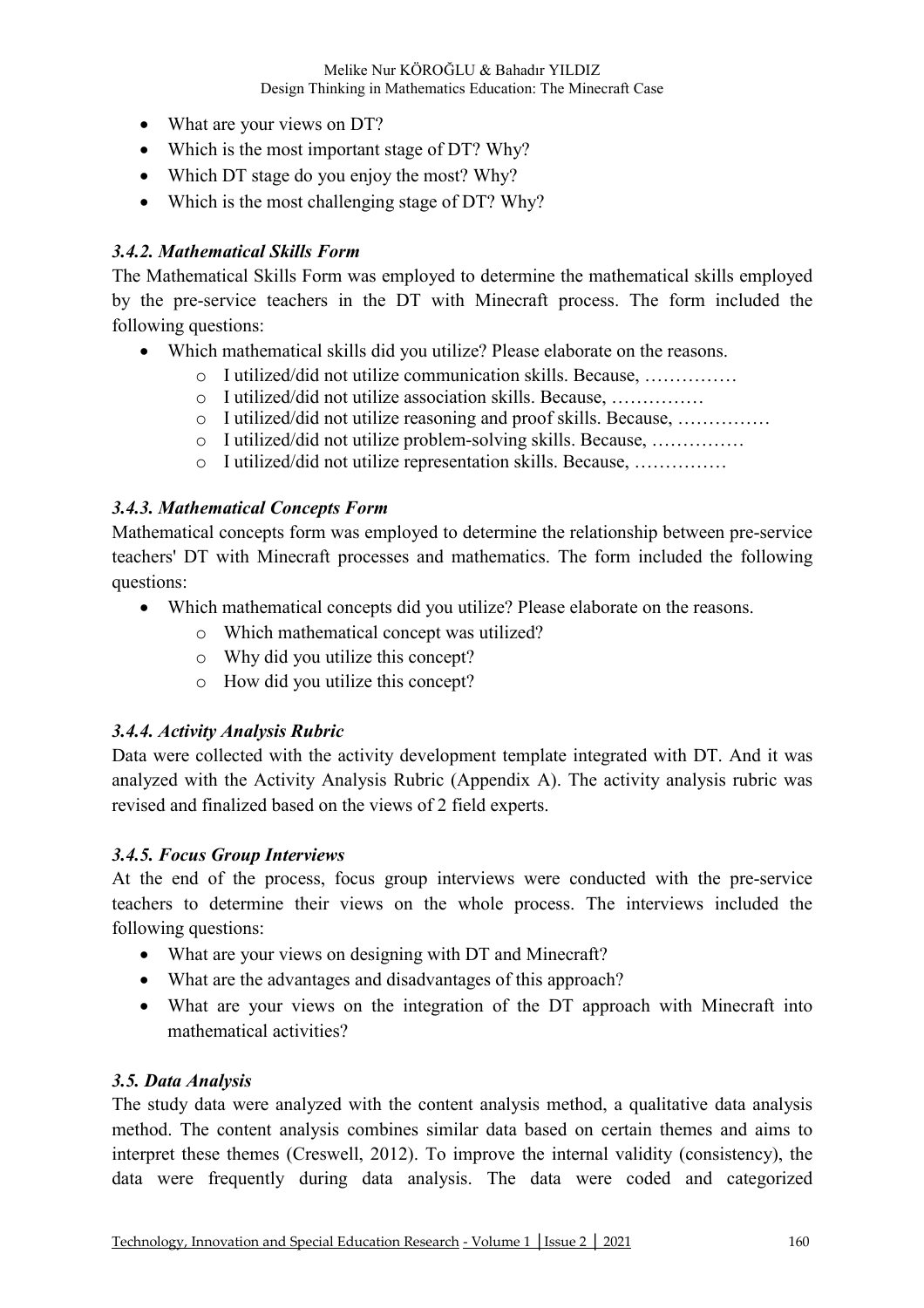independently by the two authors. Then, the codes and categories were compared, and the analysis was completed when the coders agreed on the categories.

#### **4. FINDINGS**

In this section, the findings are presented in the order of the sub-problems.

#### *4.1. Pre-service Teacher Views on the DT Approach*

Five categories were determined in the analysis of the findings on the DT process conducted on a problem by the pre-service teachers. The findings are presented in Table 2.

| Category                                  | f              | Code                                                              | Participant                                                                                                           | f              |
|-------------------------------------------|----------------|-------------------------------------------------------------------|-----------------------------------------------------------------------------------------------------------------------|----------------|
|                                           | 16             | Tendency to think                                                 | P <sub>26</sub>                                                                                                       | 1              |
| <b>Generating ideas</b>                   |                | Thinking with a perspective/thinking<br>different                 | P13, P17, P25, P32, P36,<br>P40                                                                                       | 6              |
|                                           |                | Empathic thinking                                                 | P1, P17, P35, P39                                                                                                     | 4              |
|                                           |                | Creative thinking                                                 | P12, P19, P23, P29, P31                                                                                               | 5              |
| <b>Facilitation of</b><br>problem-solving | 12             | Facilitates daily life/human life                                 | P <sub>2</sub> , P <sub>8</sub> , P <sub>9</sub> , P <sub>3</sub> , P <sub>21</sub> , P <sub>30</sub> ,<br><b>P37</b> | 7              |
|                                           |                | Allows reconstruction of complex<br>problems                      | P <sub>16</sub>                                                                                                       |                |
|                                           |                | Allows comprehension of the problem<br>before solving the problem | P <sub>8</sub>                                                                                                        |                |
|                                           |                | Develops problem-solving skills                                   | P7, P15, P23                                                                                                          | 3              |
| Cognitive<br>development                  | 8              | Cognitive development                                             | P4, P10, P14, P20, P24,<br>P6, P11, P33                                                                               | 8              |
| It should be used<br>in education         | 4              | It should be used in education                                    | P22, P34, P18, P5                                                                                                     | 4              |
| Other                                     | $\overline{2}$ | Materialization                                                   | P27, P28                                                                                                              | $\overline{2}$ |

**Table 2.** *Design Thinking Approach* 

As seen in Table 2, the pre-service teachers stated that the DT process was important in idea generation (f=16), facilitation of the problem-solving processes (f=12), cognitive development  $(f=8)$ , and learning  $(f=4)$  based on their experiences.

The pre-service teachers, who stated that DT was important in idea generation, argued that it allowed the development of perspective  $(f=6)$ , creative thinking  $(f=5)$ , and empathic thinking  $(f=4)$ .

*"Design Thinking is important for development. Because it allows us to look at a problem from different perspectives, come up with various solutions and think critically, it improves our way of thinking and prevents monotony." (P36 developing perspective/ idea generation)*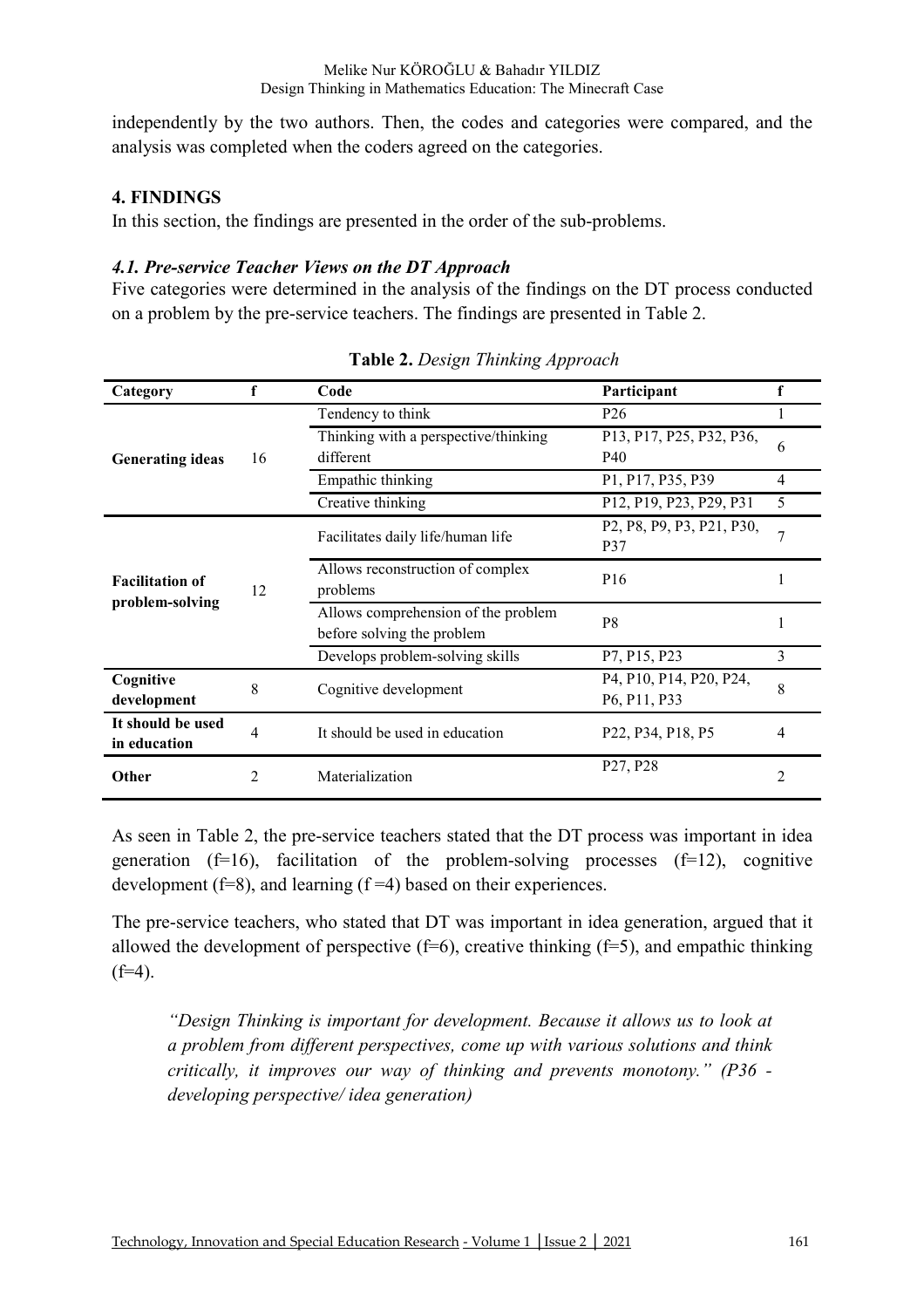Melike Nur KÖROĞLU & Bahadır YILDIZ Design Thinking in Mathematics Education: The Minecraft Case

*"Design Thinking is a creative process that generates ideas. Because in problem-solving, product design, etc. one should be creative." (P12/ Creative thinking - idea generation)* 

The pre-service teachers, who stated that DT facilitates the problem-solving processes, argued that it was important since it provides easy solutions (f=7) and develops problemsolving skills (f=3) in daily life.

*"Design Thinking facilitates human life. Because when highly functional designs are produced when finding solutions to problems, several problems can be solved with less material and energy. For example, when ergonomic structures and objects solve daily problems, they prevent clustered elements and provide comfort in living spaces". (P37-Facilitation of daily life/human life/Facilitation of problem-solving).* 

#### *4.2. Employment of Design Thinking Approach in Mathematics Education*

A category was determined based on the analysis of the employment of DT in mathematics education data based on the implementations of the pre-service teachers. The findings are presented in Table 3.

| Category                            | Code                                            | <b>Participants</b>                                                                                                                                             |    |
|-------------------------------------|-------------------------------------------------|-----------------------------------------------------------------------------------------------------------------------------------------------------------------|----|
| <b>Employment</b> in<br>mathematics | I can use it in<br>mathematics education        | P1, P2, P3, P4, P5, P6, P7, P8, P10, P11, P12,<br>P14, P15, P16, P17, P18, P19, P20, P21, P22,<br>P23, P25, P26, P28, P30, P31, P32, P33, P34,<br>P36, P40, P39 | 32 |
| education                           | Only for the instruction<br>of certain concepts | P35, P37, P29, P27, P24                                                                                                                                         | 5  |
|                                     | I cannot use it in<br>mathematics education     | P <sub>9</sub> , P <sub>13</sub> , P <sub>38</sub>                                                                                                              | 3  |

**Table 3.** *Employment of Design Thinking Approach in Mathematics Education* 

As seen in Table 3, the views of the pre-service teachers on the employment of DT in mathematics education were positive (f=35) based on their experiences in the process. The data collected in the first stage reflected the theoretical applications of the pre-service teachers.

*"Design thinking is very important in mathematics education. Because I think mathematics is used in solving all types of problems, and thinking approach supports mathematics." (P2- I can use it in mathematics education)* 

*"We should especially use design thinking in mathematics education. Because a problem requires various solution approaches. In addition, the design in this approach includes mathematical thinking and implementation. Thus, the idea of "where do we use it, why do we learning" that students constantly question*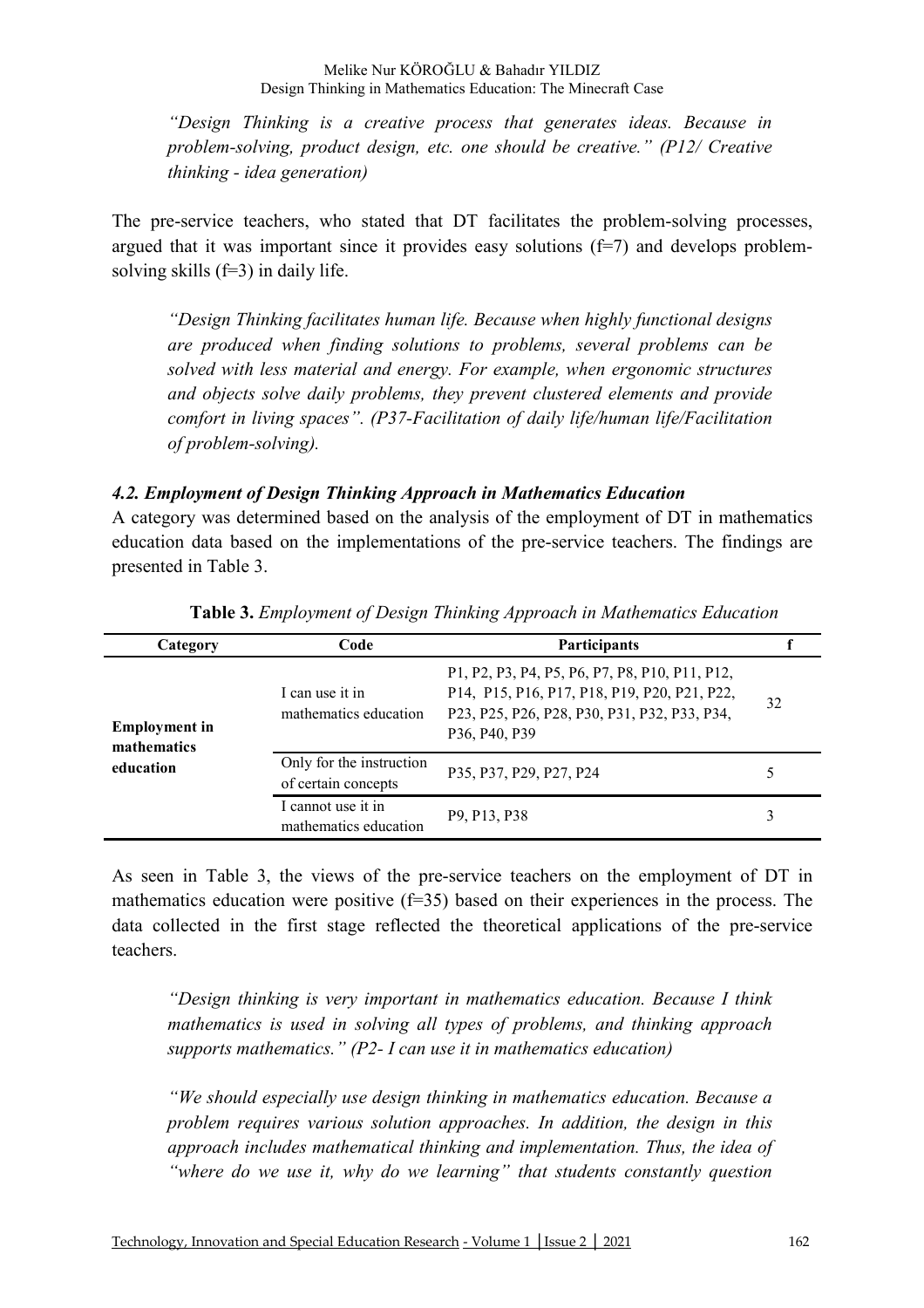*while learning a topic is answered." (P36- I can use it in mathematics education)* 

*"I will use design thinking in problem-solving in mathematics education and when I will assign projects to the students. Because, when students think based on design, they analyze and synthesize in addition to the knowledge phase. They think multidimensionally, produce original ideas and associate these. Thus, the student would develop and experience mathematically consistent solutions to a*  daily life problem. This would also support collaborative learning since it *entails group work." (P40- I can use it in mathematics education)* 

#### *4.3. The Activities Developed by the Pre-service Teachers*

Three categories were determined by analyzing the findings of the pre-service teachers' DT process on the activities they prepared in groups to be used in mathematics education via Minecraft. The findings are presented in Table 4.

|                |   | <b>General</b> |    | <b>Preparatory</b> |    | <b>Activity</b> |
|----------------|---|----------------|----|--------------------|----|-----------------|
|                |   | $\frac{0}{0}$  |    | $\frac{6}{9}$      | f  | $\frac{6}{6}$   |
| G1             | 9 | 100            | 15 | 100,00             | 21 | 100,00          |
| G <sub>2</sub> | 9 | 100            | 15 | 100,00             | 17 | 80,95           |
| G3             | 9 | 100            | 14 | 93,33              | 15 | 71,43           |
| G <sub>4</sub> | 9 | 100            | 14 | 93,33              | 21 | 100,00          |
| G5             | 9 | 100            | 15 | 100,00             | 14 | 66,67           |
| G <sub>6</sub> | 9 | 100            | 15 | 100,00             | 14 | 66,67           |
| G7             | 9 | 100            | 15 | 100,00             | 16 | 76,19           |
| G8             | 9 | 100            | 15 | 100,00             | 15 | 71,43           |
| G9             | 9 | 100            | 15 | 100,00             | 20 | 95,24           |
| G10            | 9 | 100            | 15 | 100,00             | 17 | 80,95           |
| G11            | 9 | 100            | 15 | 100,00             | 17 | 80,95           |
| <b>Total</b>   | 9 | 100            | 15 | 100                | 21 | 100             |

*Table 4. The Activities Developed by the Pre-service Teachers*

**\*G: Group** 

As seen in Table 4, all 12 groups scored the highest points in the learning area, sub-learning area and achievements dimensions of the general category in group activities detailed in Appendix A. In the general information dimension of the measurement tool, the G3 group did not score well in the precautions dimension and the G4 did not score well in explaining the misconceptions dimension. G1 and G4 groups scored full in the application dimension. The problem experienced by the 9 groups that did not score high was the incorrect integration of the testing and activity analysis stages in the DT process.

### *4.4. The Mathematical Skills Employed by the Pre-service Teachers in DT*

Five categories were determined by analyzing the findings about the mathematical processes used by the pre-service teachers in their DT processes through Minecraft.The findings are presented in Table 5.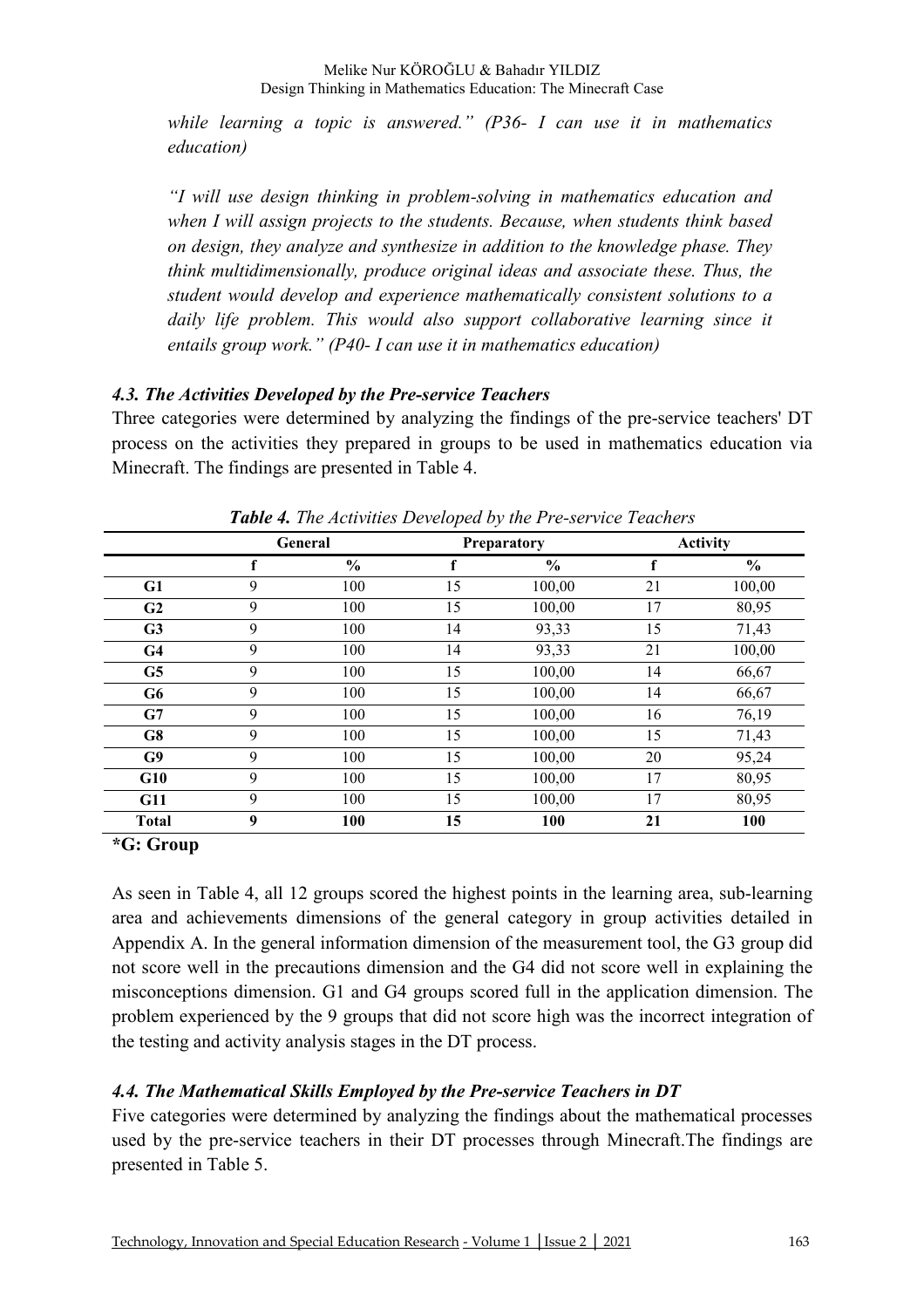| <b>Mathematical</b><br><b>Process</b><br><b>Standards</b> | <b>Participants</b>                                                                                                                                     |    |
|-----------------------------------------------------------|---------------------------------------------------------------------------------------------------------------------------------------------------------|----|
| Communication                                             | P1, P2, P3, P4, P5, P6, P7, P8, P9, P10, P13, P14, P15, P16, P17, P18, P19,<br>P20, P21, P22, P23, P24, P26, P27, P28, P29, P30, P32, P33, P34, P35, 36 |    |
|                                                           | P36, P37, P38, P39, P40                                                                                                                                 |    |
|                                                           | P1, P2, P4, P5, P6, P7, P8, P10, P11, P12, P13, P14, P15, P16, P17, P18,                                                                                |    |
| <b>Connections</b>                                        | P19, P21, P22, P23, P24, P25, P26, P27, P28, P29, P31, P32, P33, P34, 36                                                                                |    |
|                                                           | P35, P36, P37, P38, P39, P40                                                                                                                            |    |
| <b>Reasoning and proof</b>                                | P1, P2, P3, P5, P8, P11, P12, P13, P14, P17, P18, P19, P20, P21, P22, P24,                                                                              |    |
|                                                           | P25, P27, P28, P29, P31, P32, P33, P34, P35, P36, P37, P38, P39, P40                                                                                    |    |
|                                                           | P1, P2, P3, P4, P5, P7, P9, P10, P11, P12, P13, P15, P16, P17, P18, P19,                                                                                |    |
| Problem-solving                                           | P20, P21, P22, P23, P24, P25, P26, P27, P28, P29, P30, P31, P33, P34, 35                                                                                |    |
|                                                           | P36, P37, P38, P39, P40                                                                                                                                 |    |
|                                                           | P2, P4, P7, P10, P15, P16, P17, P18, P19, P20, P22, P23, P24, P26, P27,                                                                                 |    |
| Representation                                            | P <sub>28</sub> , P <sub>29</sub> , P <sub>32</sub> , P <sub>33</sub> , P <sub>34</sub> , P <sub>39</sub> , P <sub>40</sub>                             | 22 |

#### **Table 5.** *Mathematical Process Standards*

As seen in Table 5, the pre-service teachers employed all mathematical processes in the design process. The findings demonstrate the number of pre-service teachers who were aware of the mathematical processes they used. It was observed that the majority of pre-service teachers were aware of communication (f=36), association (f=36), problem-solving (f=35), and reasoning skills (f=30).

*"I used verbal communication skills when speaking and constructing mathematical ideas." (P1- Communication)* 

*"I used association skills, for example, I constructed objects in the virtual world by associating them to the ratio of the size or height of a room to human size." (P17- Association)* 

*"I think I used problem-solving skills when producing instant solutions to design problems, solving problems by exchanging ideas, and changing the size of the design instantly." (P21- Problem-solving)* 

*"When designing a room, dining hall, study rooms, I tried to determine the length, distance, location, and functionality with reasoning skill." (P14- Reasoning and proof)* 

It was observed that half of the pre-service teachers were not aware of the representation process they used (f=20). Pre-service teachers, who used the representation process, stated that they used this skill since they used representations and models of daily life objects. Preservice teachers, who did not use representation, stated that they did not use the representation since they did not use tables, graphs, diagrams, etc.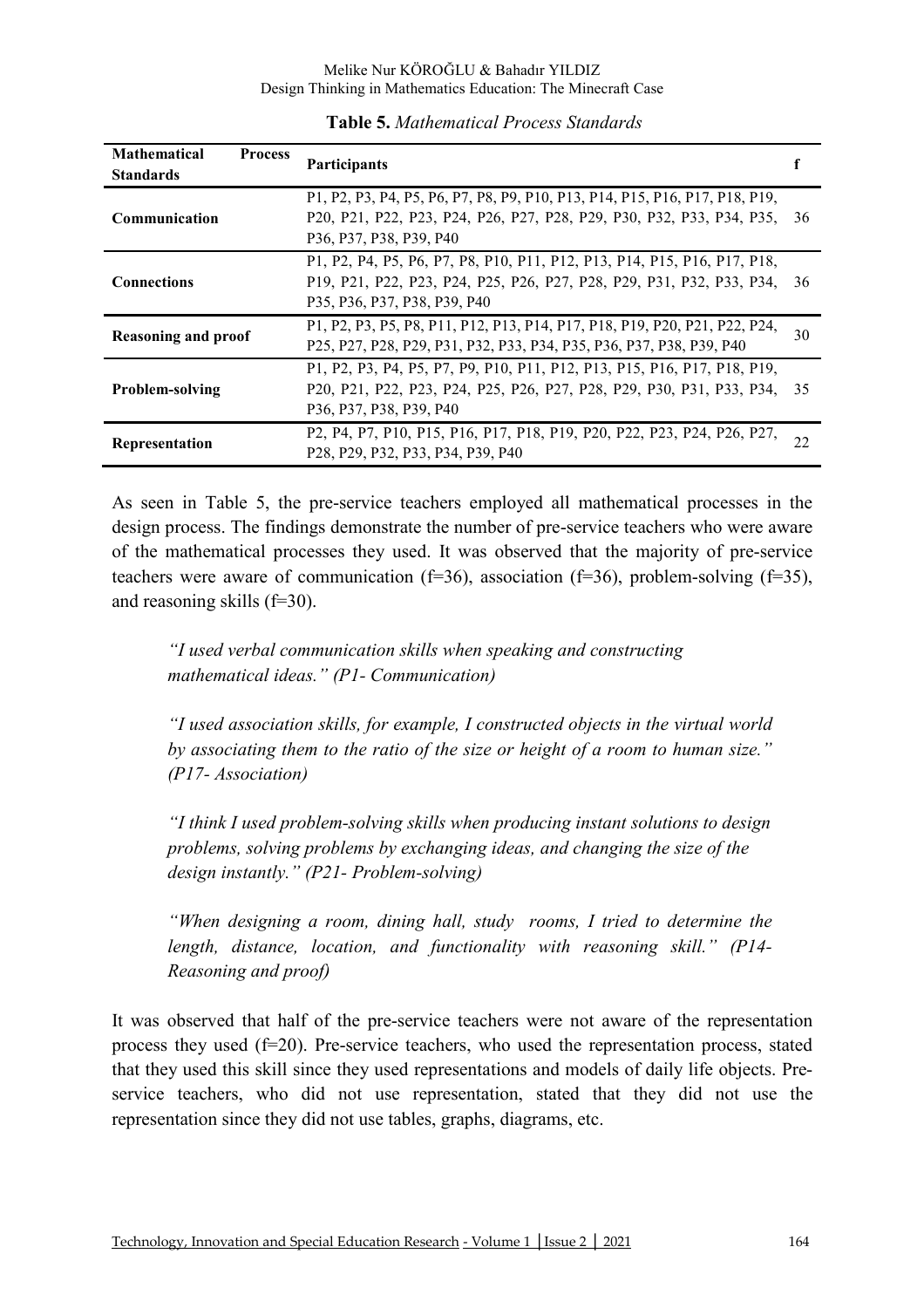*"Since certain objects were not available in the simulation, I used various objects to represent them. For example, I used black cubes to represent TVs." (P34-Representation)* 

*"I used the representation skill. I used visual representation when drawing the building prototype. I used numerical representation as well. For example, I conducted mental experiments to determine the number of rows in the dining hall, the number of columns if there were many rows, and the total number of tables." (P26-Representation)* 

*"I did not use representation process. I did not use diagrams, tables, symbols, etc. in the design." (P1- Did not use representation processes)* 

#### *4.5. The Mathematical Concepts Employed by Pre-service Teachers in DT*

The findings on the mathematical concepts employed by the pre-service teachers in the DT with Minecraft process were analyzed and four learning areas and 19 sub-learning areas were determined. The findings are presented in Table 6.

| Learning<br>area                 | Sub-learning area                                                             | Concept               | Participants                                                                                                                            | $\mathbf f$    |
|----------------------------------|-------------------------------------------------------------------------------|-----------------------|-----------------------------------------------------------------------------------------------------------------------------------------|----------------|
|                                  | Natural numbers                                                               | Operations            | P1, P5, P8, P14, P17, P18, P23, P26, P38                                                                                                | 9              |
|                                  | Natural number<br>operations                                                  | Pattern               | P1, P3, P6, P7, P11, P13, P15, P16, P17, P18,<br>P20, P21, P23, P24, P25, P26, P28, P29, P30,<br>P31, P32, P33, P36, P37, P38, P39, P40 | 27             |
|                                  | Fractions/ Operations<br>with fractions                                       |                       | P <sub>29</sub>                                                                                                                         | 1              |
| <b>Numbers and</b><br>operations | Multipliers                                                                   |                       | P14, P27, P39, P40                                                                                                                      | $\overline{4}$ |
|                                  | Clusters                                                                      |                       | P35                                                                                                                                     | $\mathbf{1}$   |
|                                  | Positive/<br>Integers/<br>Operations with<br>negative<br>integers<br>integers |                       | P1, P6, P7, P11, P13, P15, P16, P17, P18, P20,<br>P29, P32, P33, P34, P35, P36, P38, P39                                                |                |
|                                  | Ratio / Proportion                                                            |                       | P1, P2, P5, P6, P11, P12, P15, P16, P17, P21,<br>P24, P25, P26, P28, P30, P33, P34                                                      | 17             |
|                                  | Algebraic<br>expressions                                                      |                       | P6, P13                                                                                                                                 | $\overline{2}$ |
| Algebra                          | Coordinates<br>Linear equations                                               |                       | P2, P7, P10, P19, P22, P29, P32, P36                                                                                                    | 8              |
|                                  |                                                                               | Declination           | P13                                                                                                                                     | $\mathbf{1}$   |
|                                  | Basic geometric<br>concepts and                                               | Side, angle<br>height | P4, P23                                                                                                                                 | $\overline{2}$ |
|                                  | drawings                                                                      | Ceiling/floor         | <b>P4</b>                                                                                                                               | $\mathbf{1}$   |
| Geometry<br>and                  | Triangles and<br>Quadrangles<br>quadrangles                                   |                       | P3, P5, P6, P10, P12, P20, P21, P25, P29, P30,<br>P39                                                                                   |                |
| measurement                      |                                                                               | Length                | P5, P6, P8, P10, P13, P17, P21, P23                                                                                                     | $\,8\,$        |
|                                  | Length and time<br>measurements                                               | Circumference         | P1, P8, P29                                                                                                                             | $\overline{3}$ |
|                                  |                                                                               | Time                  | P <sub>29</sub>                                                                                                                         | $\mathbf{1}$   |
|                                  | Area measurements                                                             |                       | P1, P2, P4, P5, P6, P8, P10, P11, P12, P13,                                                                                             | 28             |
|                                  |                                                                               |                       |                                                                                                                                         |                |

**Table 6.** *Mathematical Concepts*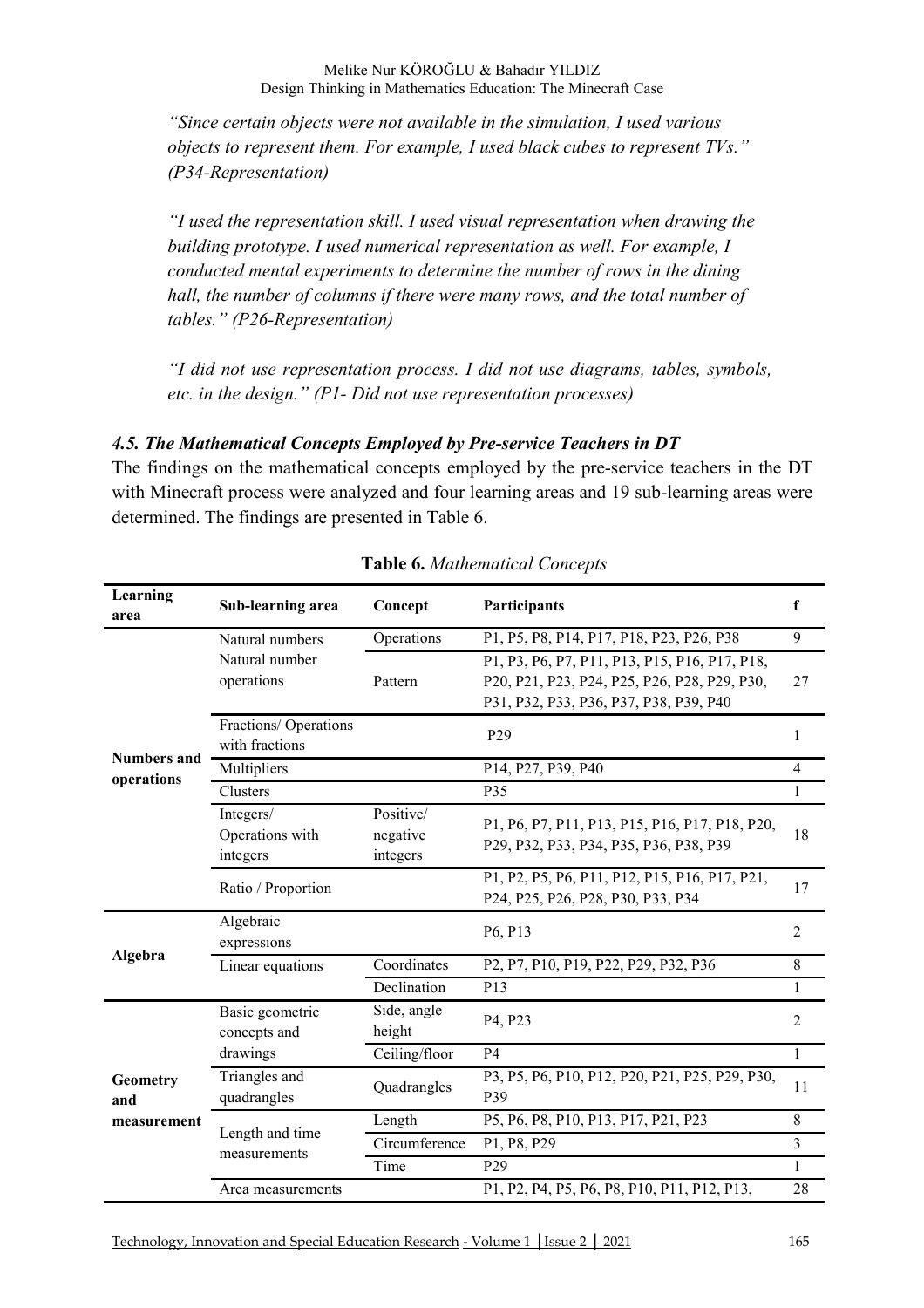|                    |                                                    |              | P15, P16, P17, P19, P20, P21, P22, P23, P24,<br>P25, P28, P29, P30, P31, P33, P34, P36, P37                                                                   |                |
|--------------------|----------------------------------------------------|--------------|---------------------------------------------------------------------------------------------------------------------------------------------------------------|----------------|
|                    | Geometric objects                                  | Objects      | P1, P4, P7, P8, P12, P13, P17, P18, P21, P23,<br>P <sub>29</sub> , P <sub>34</sub>                                                                            | 12             |
|                    |                                                    | Volume       | P <sub>2</sub> , P <sub>7</sub> , P <sub>11</sub> , P <sub>13</sub> , P <sub>15</sub> , P <sub>16</sub> , P <sub>31</sub> , P <sub>33</sub> , P <sub>37</sub> | 9              |
|                    | Angles/Lines and<br>angles                         |              | P <sub>26</sub>                                                                                                                                               |                |
|                    | Geometric                                          | Symmetry     | P5, P6, P7, P9, P14, P17, P27, P32, P34, P35,<br>P39, P40                                                                                                     | 12             |
|                    | Transformations                                    | Displacement | P9, P27, P34, P35, P40                                                                                                                                        | 5              |
|                    |                                                    | Rotation     | P <sub>27</sub>                                                                                                                                               |                |
|                    | Object views from<br>various perspectives          |              | P21, P25                                                                                                                                                      | $\overline{2}$ |
|                    | Equality and<br>similarity                         |              | P4, P9, P25, P37                                                                                                                                              | 4              |
| Data<br>processing | Data collection and<br>analysis / Data<br>analysis | Mean         | P <sub>14</sub>                                                                                                                                               |                |

Melike Nur KÖROĞLU & Bahadır YILDIZ Design Thinking in Mathematics Education: The Minecraft Case

As seen in Table 6, the pre-service teachers stated that they mostly used the concepts associated with geometry  $(f=100)$  and numbers and operations learning areas  $(f= 67)$ . It should be noted that only a few used algebra  $(f=11)$  and data processing learning areas  $(f=1)$ . This demonstrated the awareness levels of the pre-service teachers about the mathematical concepts. It was observed that the pre-service teachers were aware of the concepts of area (f=28), pattern (f=27), positive/negative integers (f=18), and ratio/proportion concepts (f=17). It was observed that other concepts were also employed by the pre-service teachers, but they were not aware of it.

*"When laying the blocks on the floors, I first calculated how many blocks I should lay." (S23 Area)* 

*"We dug one unit underground while laying the foundation of the building. This means -1 unit." (P7- Negative integers)* 

*"I calculated the door size by calculating the average human height." (P26- Ratio/ proportion)* 

*"I left 1 unit of distance in every unit. I put a table and a chair in every 2 units. When I planted the flowers, I created a pattern by planting one in 3 units." (P1- Pattern)* 

*"Since we designed a u-shaped dormitory, the right and left blocks of the dormitory were symmetrical." (P40- Symmetry)* 

*"I used it to determine the location of the copy." (P10-Coordinates)*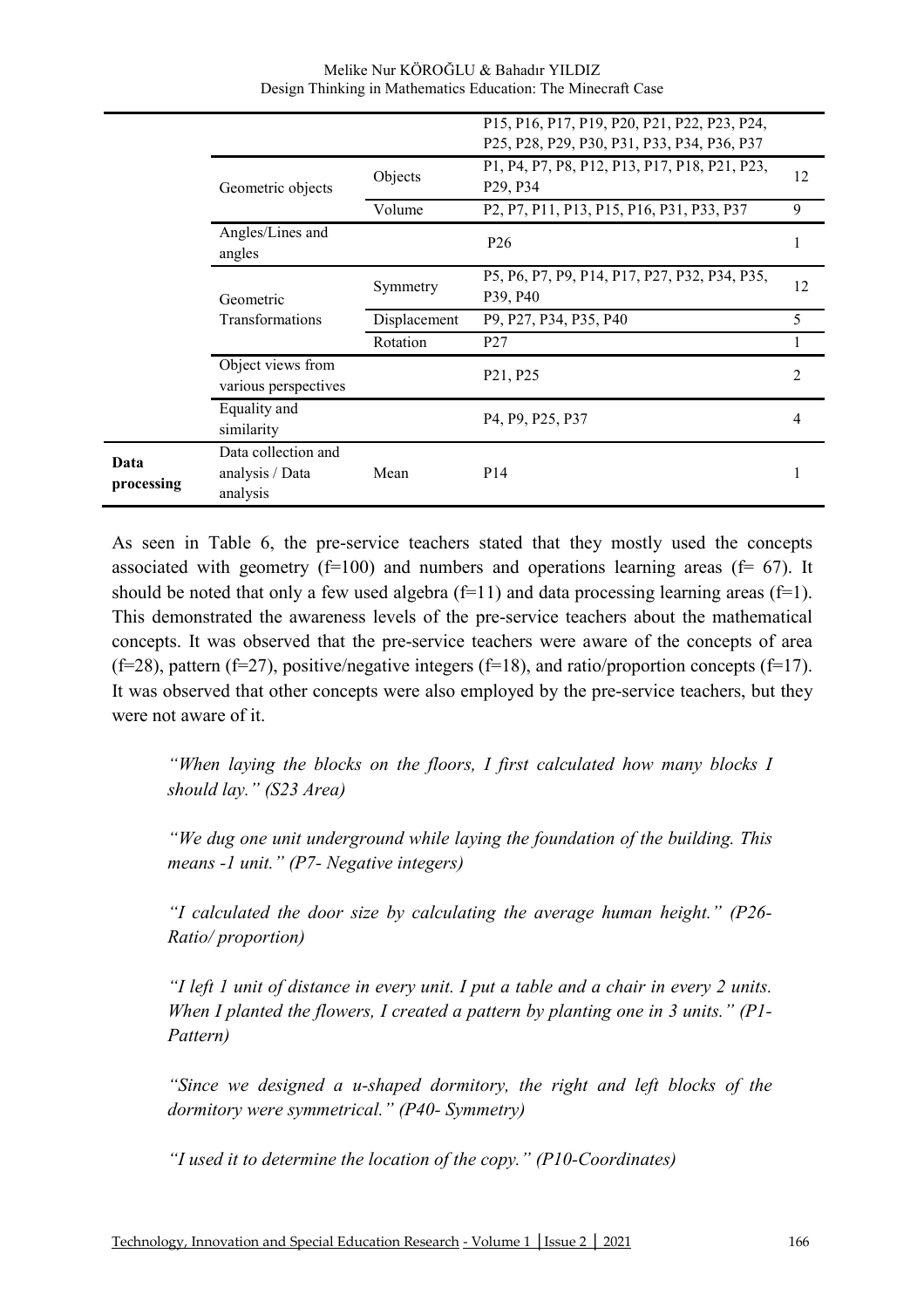*4.6. The Integration of the DT Approach into Mathematical Activities with Minecraft* 

Three categories were determined with the analysis of the focus group interviews conducted with the participating pre-service teachers on the integration of the DT process into mathematics education with Minecraft. The findings are presented in Table 7.

| Code                                               | <b>Participants</b>                                                                                       |  |
|----------------------------------------------------|-----------------------------------------------------------------------------------------------------------|--|
| Fully integrable/ applicable                       | P <sub>20</sub> , P <sub>17</sub> , P <sub>26</sub> , P <sub>30</sub> , P <sub>14</sub> , P <sub>25</sub> |  |
| Integrable/applicable under adequate<br>conditions | P38, P5, P40, P23, P7, P36, P24, P21                                                                      |  |
| Non-integrable/non-applicable                      | P <sub>13</sub> , P <sub>39</sub>                                                                         |  |

**Table 7.** *The Integration of the DT Approach into Mathematical Activities with Minecraft*

The focus interviews conducted with the volunteering pre-service teachers revealed that they considered the integration of DT into mathematics activities possible under adequate conditions (f=8) or it could be fully integrable (f=6) as presented in Table7.

*"The design thinking process was really good for me. However, I had some question marks in my mind. Activities where DT phases could be integrated are limited and require really good preparation." (P38- Under adequate conditions)* 

*"The activities are applicable, but the students could be bored since requiring plenty of time and effort, leading to a disadvantage. However, since the process is implemented with a game, it would raise the interest of the students, which is an advantage. Mathematical processes should be used effectively in the game, and the individual who would implement the activity has a great responsibility. Students could easily forget about the mathematical processes and concentrate on playing the game. Thus, the individual who would implement the activity should constantly question the students about their accomplishments to concentrate them to the mathematical processes." (P21- Under adequate conditions)* 

### *4.7. Implementation of DT with Minecraft in the Activities Developed by the Pre-service Teachers*

Two categories were determined with the analysis of the activities developed by the preservice teachers in the focus group interviews. The findings are presented in Table 8.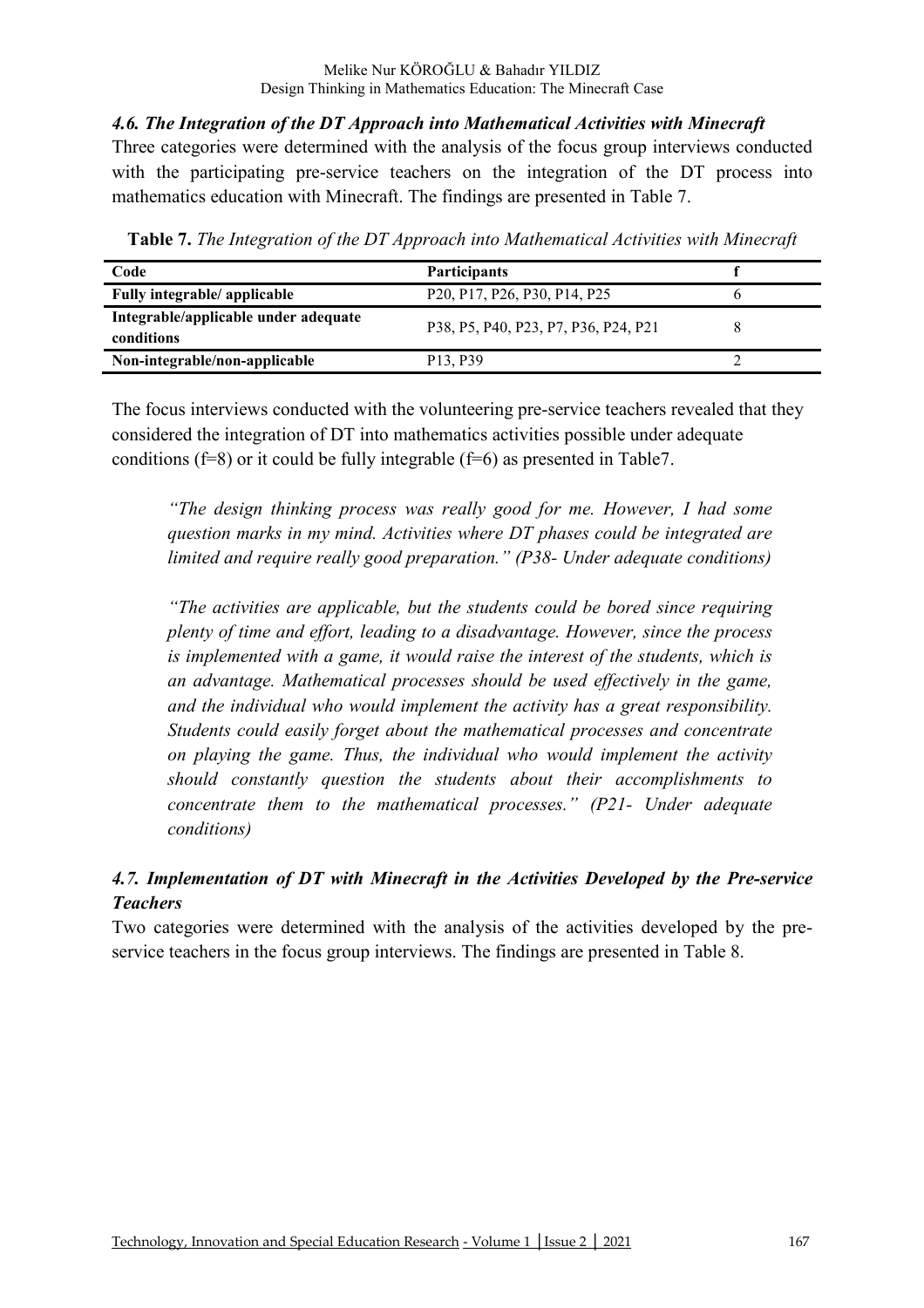| Category             | f  | Code                                                                           | Participants                      | f              |
|----------------------|----|--------------------------------------------------------------------------------|-----------------------------------|----------------|
|                      |    | Entertaining                                                                   | P20, P6, P34                      | $\overline{3}$ |
|                      | 25 | Improves creativity                                                            | P20, P37, P21                     | $\overline{3}$ |
| <b>Advantages</b>    |    | Materializes the building in our<br>imagination                                | P7, P38, P24, P25                 | 4              |
|                      |    | Associated with daily life /<br>Learning by doing                              | P30, P36, P10, P28                | 4              |
|                      |    | 3D realistic design, work<br>environment                                       | P17, P26, P5, P21, P10, P39, P14  | 7              |
|                      |    | Easy interface                                                                 | P40, P10                          | $\overline{2}$ |
|                      |    | Allows collaborative work                                                      | P <sub>25</sub> , P <sub>14</sub> | $\overline{2}$ |
|                      |    | Not suitable for all achievements                                              | P17, P34                          | $\overline{2}$ |
|                      |    | It takes time when the player<br>does not know the tricks of the<br>game       | P <sub>6</sub> , P <sub>7</sub>   | 2              |
|                      | 15 | Challenging for novice players                                                 | P13, P30, P36, P34, P39, P24      | 6              |
| <b>Disadvantages</b> |    | All objects are cubes<br>aesthetically                                         | P38, P37, P40                     | 3              |
|                      |    | Similar dimensions for all<br>objects/inability to change object<br>dimensions | P <sub>23</sub> , P <sub>40</sub> |                |

**Table 8.** *Implementation of DT with Minecraft in the Activities Developed by the Preservice Teachers* 

As seen in Table 8, in the focus interviews conducted with the volunteering pre-service teachers, they stated that the 3D application led to realistic experiences, and it was associated with daily life and concretized the mental processes (f=25). They considered it a disadvantage for novice users, all items were cubic, and the users could not change the size  $(f=15)$ .

*"I think one of the most important advantages of designing with the game was that the design in the mind could be implemented in a realistic way in 3D."(P26- Advantageous)* 

*Minecraft application facilitates association with daily life. (P30- Advantageous)* 

*"I think the downside is that someone who does not know the Minecraft app would have a hard time playing it. Since I never played the Minecraft game before, I had a hard time in the process."(P13-Disadvantageous)* 

*"We could not shrink or enlarge the objects or make them thinner. Therefore, the dimensions of certain designs did not reflect the reality."(P23- Disadvantageous)*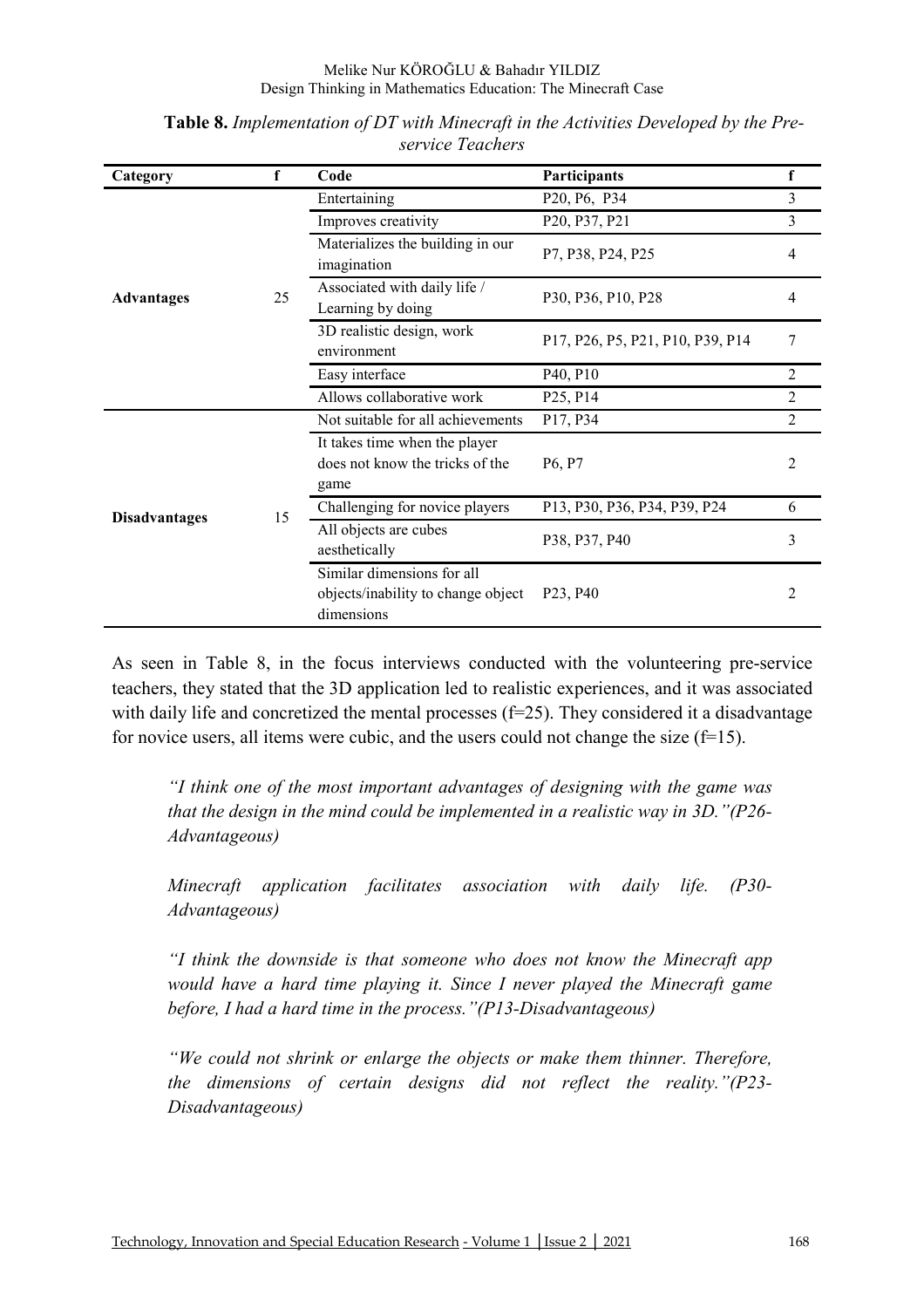#### *4.8. The Most Significant, Entertaining, and Challenging DT Stages*

Five categories were determined in the analysis of the data on the most significant, entertaining, and challenging stages in DT that were applied to a problem by the pre-service teachers. The findings are presented in Table 9.

| Design<br><b>Thinking</b><br><b>Steps</b> | Most significant                                                                                                                                                   | f  | Most entertaining                                                                                                                                                                                             | f              | Most challenging                                                                                  |    |
|-------------------------------------------|--------------------------------------------------------------------------------------------------------------------------------------------------------------------|----|---------------------------------------------------------------------------------------------------------------------------------------------------------------------------------------------------------------|----------------|---------------------------------------------------------------------------------------------------|----|
| <b>Empathy</b>                            | P1, P3, P9, P21, P24,<br>P <sub>25</sub> , P <sub>26</sub> , P <sub>29</sub> , P <sub>37</sub> , 11<br>P38, P39                                                    |    | P8, P20, P28, P31                                                                                                                                                                                             | 4              | P <sub>27</sub>                                                                                   |    |
| <b>Definition</b>                         | P <sub>2</sub> , P <sub>11</sub> , P <sub>22</sub> , P <sub>23</sub> ,<br>P <sub>27</sub> , P <sub>30</sub> , P <sub>31</sub> , P <sub>32</sub> ,<br>P33, P34, P35 | 11 | $\blacksquare$                                                                                                                                                                                                | $\theta$       | P <sub>11</sub> , P <sub>25</sub> , P <sub>26</sub>                                               | 3  |
| Idea<br>generation                        | P7, P8, P10, P12,<br>P13, P15, P16, P18,<br>P <sub>19</sub> , P <sub>28</sub>                                                                                      | 10 | P <sub>9</sub> , P <sub>7</sub> , P <sub>17</sub> , P <sub>24</sub>                                                                                                                                           | $\overline{4}$ | P10, P12, P23, P30, P31,<br>P35, P38, P39, P40                                                    | 9  |
| Prototyping                               | P <sub>17</sub>                                                                                                                                                    |    | P <sub>2</sub> , P <sub>3</sub> , P <sub>4</sub> , P <sub>11</sub> , P <sub>12</sub> ,<br>P16, P22, P26, P27,<br>P30, P32, P33, P35,<br>P <sub>36</sub> , P <sub>39</sub> , P <sub>38</sub> , P <sub>40</sub> | 15             | P14, P19, P24, P17, P28,<br>P <sub>29</sub> , P <sub>32</sub> , P <sub>33</sub> , P <sub>34</sub> | 9  |
| <b>Testing</b>                            | P4, P5, P6, P14, P20,<br>P36, P40                                                                                                                                  | 7  | P1, P5, P6, P10, P13,<br>P14, P18, P19, P21,<br>P23, P25, P29, P34, P37                                                                                                                                       | 14             | P1, P2, P3, P4, P5, P6, P7,<br>P8, P9, P13, P15, P16,<br>P18, P20, P21, P22, P36,<br><b>P37</b>   | 18 |

**Table 9.** *The Most Significant, Entertaining, and Challenging DT Stages* 

As seen in Table 9, the most significant stages in the DT process were the empathy stage  $(f=11)$ , where the pre-service teachers tried to comprehend the problem, the definition stage  $(f=11)$ , and the idea generation stage  $(f=10)$ , where they redefined and discussed the problem.

*"The most important stage of design thinking was the empathy stage. Because we tried to understand the application in that stage, and our discoveries were effective on the other stages since they were the foundations of the process."(P25-Empathy/Most significant stage)* 

*"The most significant stage in design thinking was the definition stage. Because we had to define the needs and the problem exactly to develop adequate solutions. A mistake or problem in this stage could adversely affect the entire thinking and design process." (P32-Definition/Most significant stage)* 

*"The most important stage in the design thinking was the idea generation stage. Because at this stage, we tried to solve the problem. We could select a different solution, or we could develop a new solution by mixing different solutions." (P15-Idea generation/Most significant stage)* 

The pre-service teachers stated that the prototyping  $(f=15)$  and testing  $(f=14)$  stages were the most entertaining DT stages. It should be noted that the prototyping stage, which was rarely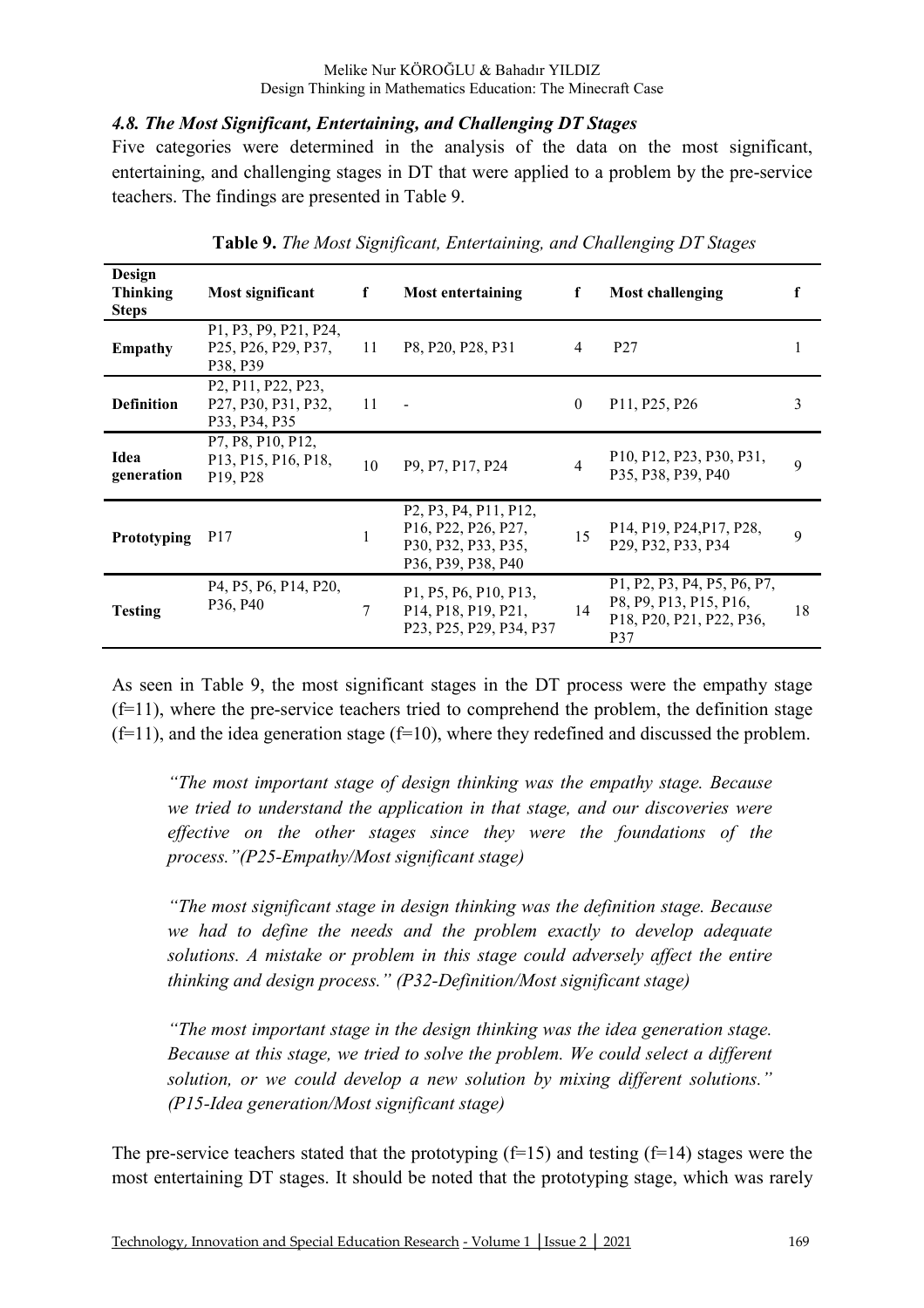mentioned as the most significant DT stage, and the testing stage were considered as the most entertaining stages by the pre-service teachers. They stated that these stages were fun because they received feedback on their drafts and buildings they designed and concretized the phenomena they envisioned in their minds.

*"The design thinking stage that I enjoyed was the prototyping stage. Because, after determining the needs and solutions, designing a project entirely on our own allowed us to have a good time." (P33- Prototyping/ Most entertaining stage)* 

*"The design thinking stage that I enjoyed the most was the testing stage. Because it was fun to present our designs to our friends, get their ideas and feedback, and interact." (P34- Testing/ Most entertaining stage)* 

The pre-service teachers stated that the most challenging stage was the testing stage  $(f=18)$ based on their experiences. The main problem was that it was difficult to return to their designs when they had problems when redefining the problem and when deciding the order of construction during design.

*"The most challenging design thinking stage was the testing stage. Because going back to the steps that you could not complete logically in the process and repeating the same cycle was challenging." (P16-Testing/Most challenging stage)* 

### **5. CONCLUSION AND DISCUSSION**

In the study, it was determined that DT experiences of the pre-service teachers led to thoughts associated with the natural flow of the process, the process facilitated problem-solution and supported cognitive development. Wrigley and Straker (2017) stated that the DT process is an approach that allows multiple solutions, encourages student-centered and collaborative work, and provides high-level thinking. Participants stated that DT should be employed in mathematics education since it facilitated problem-solving. The pre-service teachers exhibited high achievement levels in the general information and preliminary development stages when developing mathematical activities in groups with the DT approach. During the activity development stage, the pre-service teachers could not ensure the integration of the activity plan testing and the analysis stages. The DT testing stage should entail testing the drafts developed in the prototyping stage, while they interpreted testing as practice questions in the analysis stage. However, the functionality of the draft designs of the students should be tested.

It was also determined in the study that the pre-service teachers employed mathematical process standards and concepts in DT with Minecraft. It was observed that the DT approach included mathematical process standards naturally. Thus, as a problem-solving approach, DT develops mathematical process standards. It was observed that the pre-service teachers who implemented the prototyping and testing stages in DT with Minecraft employed mathematical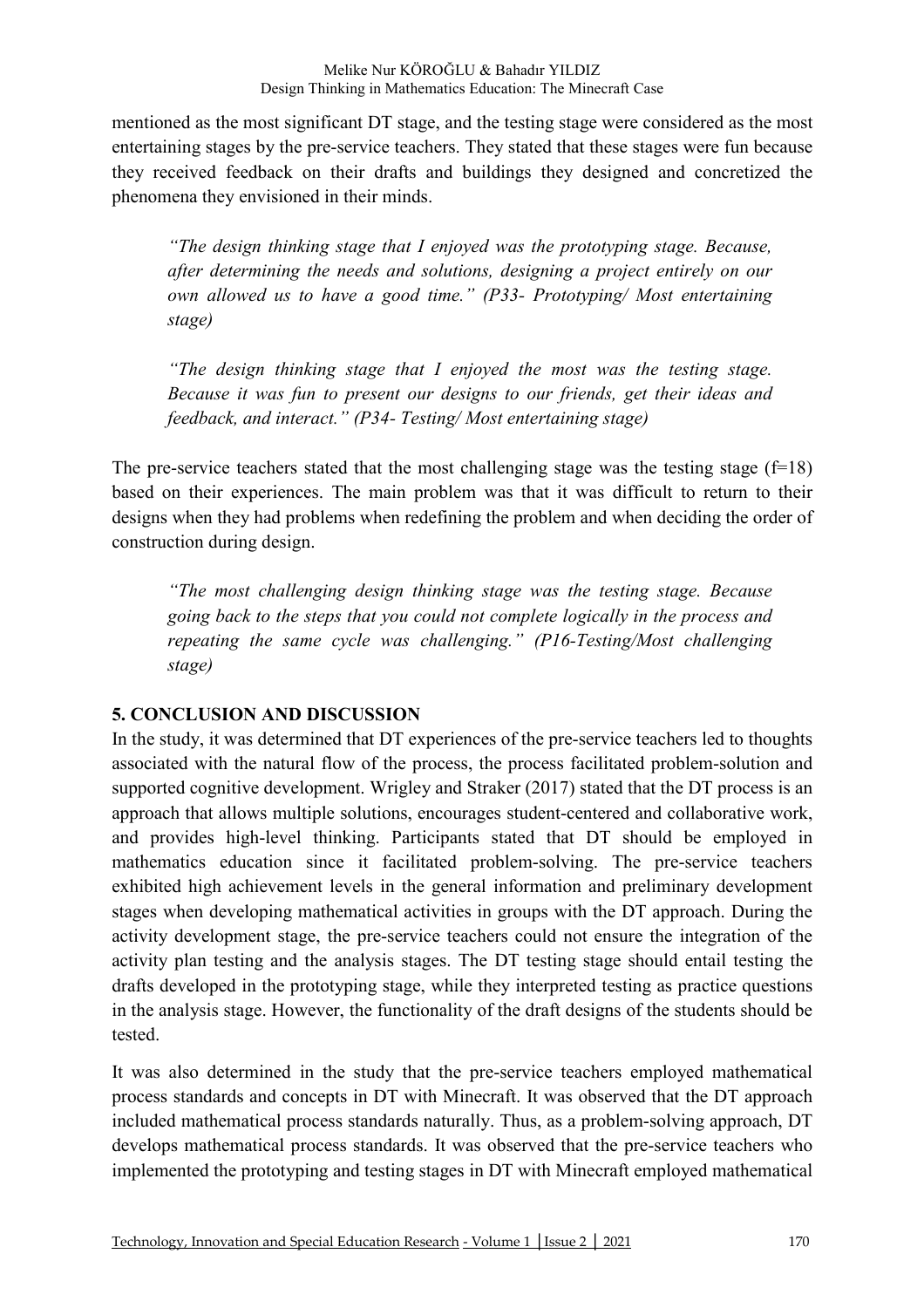concepts in these stages. Pre-service teachers were mostly aware of 4 mathematical concepts: pattern, positivity/negative integers, and ratio-proportions among 24 mathematical concepts. Furthermore, the feedback in the prototyping and testing DT stages revealed mathematical mistakes, especially mathematical misconceptions in the designs of the pre-service teachers. DT could be employed to allow the students to learn mathematical concepts and reveal possible misconceptions. Kim and Park (2018) investigated how pre-service teachers identified the benefits of DT with Minecraft as a learning tool in mathematics education. They provided an interactive learning environment where the students could develop their conceptual understanding of space/volume by visualizing concepts and associating geometry and algebra.

Serious Games are used not only for entertainment but also to educate and inform users (Abt 1987; Michael & Chen 2005; Susi et al., 2007). From this perspective, the Minecraft game, designed for entertainment, could also be considered a serious game when employed as a problem-solving tool in DT and mathematics education.

The focus group interviews conducted with the pre-service teachers revealed that it was advantageous to use Minecraft in DT, allowing the development of 3D realistic designs, learning by doing with daily life objects, and concretizing ideas. Floyd (2016) stated in her study that realistic designs clearly support the development of spatial ability in Minecraft. The DT with Minecraft approach could be implemented with a well-designed process and under adequate conditions. The activities developed by the pre-service teachers demonstrated that they were successful in the preliminary preparation stage, where the process was planned and adequate conditions were provided.

Finally, the analysis of the views of pre-service teachers on DT stages demonstrated that the most significant DT stages were the empathy and definition stages, where the students tried to comprehend the problem. Identification, limitation, and re-limitation of the problem are considered as important as solving the problem or finding an adequate solution (Guterman, 2009; Beckman & Barry, 2007). It was observed that understanding the problem before solving the problem was more important. It was observed that the most enjoyable DT stages were the prototyping and testing stages, where the students materialized their ideas. Similarly, in the testing stage, which was the most challenging stage for pre-service teachers, the solution designs were analyzed, and the designs were not revised based on the feedback. Carroll (2014) stated that empathy and prototyping stages in the DT process are critical processes because they encourage learning from their failures. Design thinking is associated with enjoying problem-solving and finding ways where other people could give up (Gloppen, 2009), as well as appreciating constraints as allow the students to focus on the scope of work and raise the challenge (Lockwood, 2010).

### **6. RECOMMENDATIONS**

The employment of DT, a problem-solving approach, should be improved in mathematics education. DT activities should be developed for use in mathematics education of K-12 level students. This process should be applied again with other 3D design software and levels.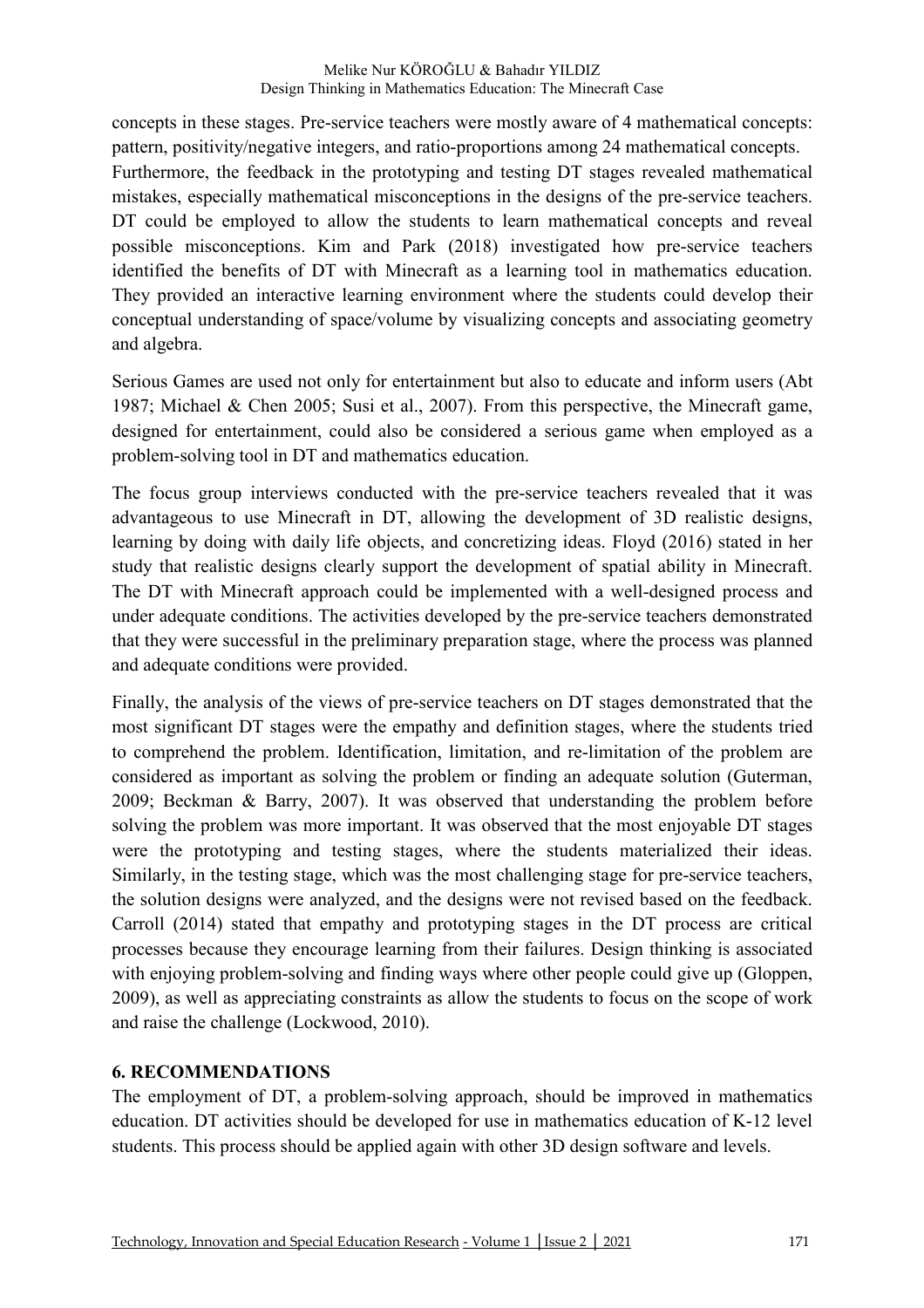In order to eliminate the unnoticed situation of some concepts used in the design process, it can be suggested to share the mathematical concepts used with the whole class. In addition, peer assessment can provide different perspectives.

## **7. ABOUT THE AUTHORS**

**Bahadır YILDIZ:** Dr Yıldız holds a BA degree in mathematics education, MA and PhD degree in computer education and instructional technology. He is an assistant professor at the Department of Mathematics Education at Hacettepe University. He is the founder of the www.matematik.us website. His research interests include ICT, algorithm and coding, misconceptions, interdisciplinarity, games, and artificial intelligence in education.

**Melike Nur KÖROĞLU:** She holds a BA degree from Hacettepe University (HU) Elementary Education Mathematics Instruction Program. She continues her graduate studies at Hacettepe University Mathematics Education Department. She is currently the Young Ankara President of the Turkish Informatics Association (TBD). She is the editor of the www.matematik.us website. Her areas of interest include technology integration in mathematics education, robotic coding, games, interdisciplinary approach, computational thinking, and design thinking.

### **8. References**

Abt, C. C. (1970). *Serious games.* New York: Viking Press.

Abt, C. C. (1987). *Serious games*. University Press of America, Lanham, MD

Aflatoony, L., Wakkary, R., & Neustaedter, C. (2018). Becoming a design thinker: assessing the learning process of students in a secondary level design thinking course. *The International Journal of Art & Design Education*, 438-453. **https://doi.org/10.1111/jade.12139**

Barton, A. C., & Tan, E. (2018). A longitudinal study of equity-oriented STEM-rich making among youth from historically marginalized communities. *American Educational Research Journal, 55*(4), 761-800. https://doi.org/10.3102/0002831218758668

Bates, B. (2001). *Game design. The art and business of creating games*. Roseville. CA: Premier Press.

Beckman, S. L., & Barry, M. (2007). Innovation as a learning process: Embedding design thinking. *California management review, 50*(1), 25-56. Retrieved October 18, 2021, from https://journals.sagepub.com/doi/pdf/10.2307/41166415?casa\_token=BcTdAY70hEMAAAA A:ZZ\_STqCQkwZCPMYUY6x7iByBZgoipnStLyFZ6JrhTo599CQJQrdlIfmZCLH9NJUEV obo5NnhkX1F

Bos, B., Wilder, L., Cook, M., & O'Donnell, R. (2014). Learning mathematics through Minecraft. *Teaching Children Mathematics*, *21*(1), 56-59. https://doi.org/10.5951/teacchilmath.21.1.0056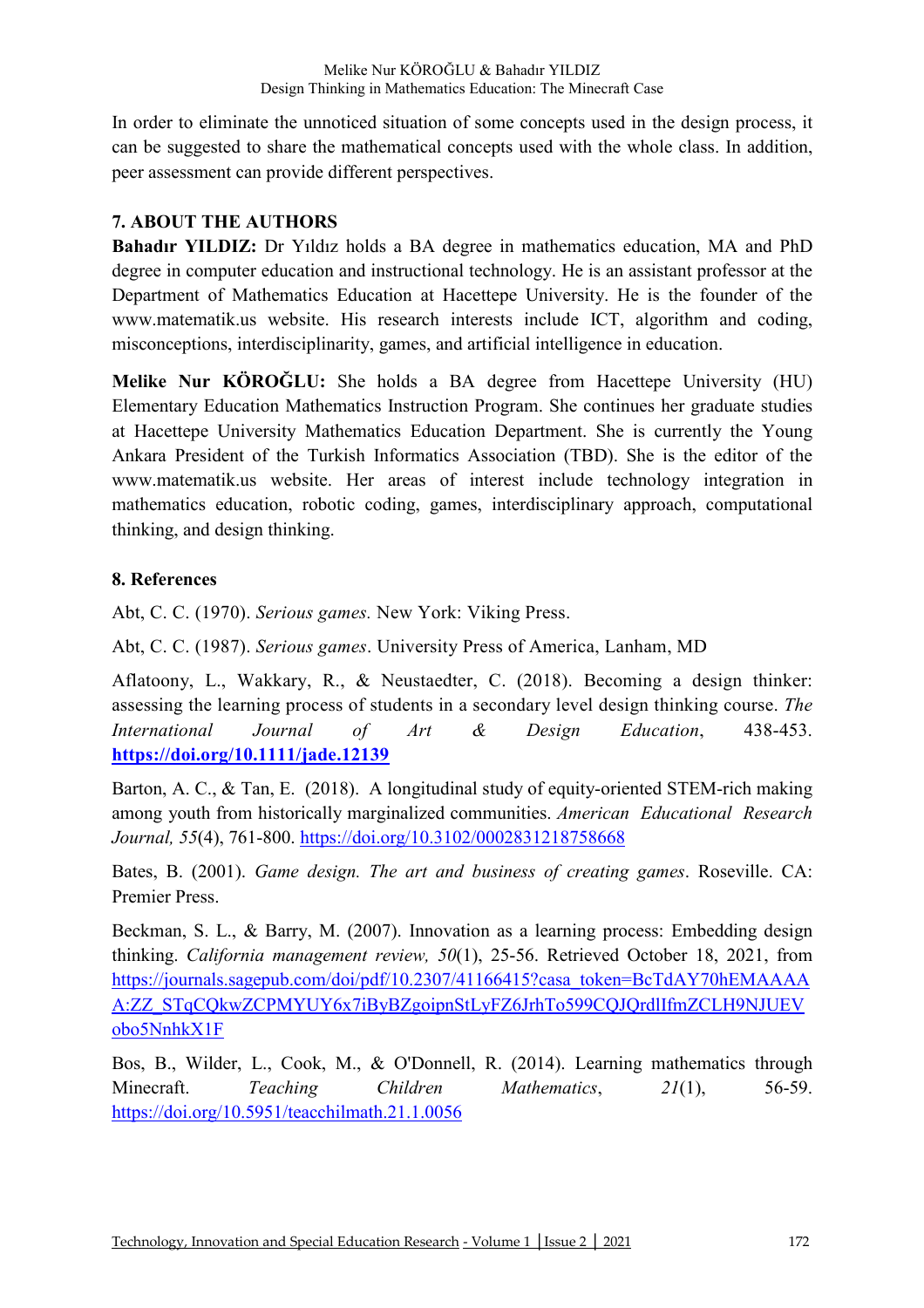Bransford, J. D., Brown, A. L., & Cocking, R. R. (1999). *How people learn: Brain, mind, experience, and school.* National Academy Press. Retrieved December 19, 2021, from https://cpb-us-e1.wpmucdn.com/sites.ucsc.edu/dist/6/45/files/2016/09/RS-7-HPL1.pdf

Brown, T. (2008). Design thinking. *Harvard Business Review, 86* (6), 84-92. Retrieved October 18, 2021, from https://readings.design/PDF/Tim%20Brown,%20Design%20Thinking.pdf

Bulut, D. (2015). *The effect of educational game design process on student's creativity [Eğitsel oyun tasarlama sürecinin öğrencilerin yaratıcılıklarına etkisi]* (Yayımlanmamış yüksek lisans tezi). Bahçeşehir Üniversitesi Eğitim Bilimleri Enstitüsü, İstanbul.

Bush, S. B., & Cook, K. L. (2019). *Step into STEAM: Your standards-based action plan for deepening mathematics and science learning.* Thousand Oaks, CA: Corwin and page Reston, VA: National Council of Teachers of Mathematics.

Bybee, R. W. (2010). Advancing STEM education: A 2020 vision. *Technology and Engineering Teacher, 70*(1), 30-35. Retrieved December 11, 2021, from https://www.proquest.com/openview/75bbe8b13bf3f54ebd755333ffd8621e/1?pqorigsite=gscholar&cbl=34845

Carlgren, L. (2013). *Design thinking as an enabler of innovation: Exploring the concept and its relation to building innovation capabilities*. Chalmers Tekniska Hogskola (Sweden). Retrieved December 5, 2021, from https://www.proquest.com/docview/2423120626?pqorigsite=gscholar&fromopenview=true

Carroll, M. (2014). Shoot for the moon! The mentors and the middle schoolers explore the intersection of design thinking and STEM. *Journal of Pre-College Engineering Education Research(J-PEER),4*(1), 14–30

Chesson, D. (2017). *Design thinker profile: creating and validating a scale for measuring design thinking capabilities*. (Doctoral dissertation). Antioch University. Retrieved December 13, 2021, from https://aura.antioch.edu/cgi/viewcontent.cgi?referer=https://scholar.google.com/&httpsredi r=1&article=1398&context=etds

Chin, D. B., Blair, K. P., Wolf, R. C, Conlin, L. D., Cutumisu, M., Pfaffman, J., & Schwartz, D. L. (2019). Educating and measuring choice: A test of the transfer of design thinking in problem solving and learning. *Journal of the Learning Sciences, 28(*3), 337 – 380. https://doi.org/10.1080/10508406.2019.1570933

Crawford, C. (1984). *The art of computer game design*. Retrieved October 18, 2021, from http://www.stonetronix.com/gamedesign/art\_of\_computer\_game\_design.pdf

Creswell, J. W. (2007). *Qualitative inquiry & research design: Choosing among five approaches* (2. pressure). USA: SAGE Publications.

Creswell, J. W. (2009). *Research design: qualitative, quantitative, and mixed methods approaches* (3. pressure) Thousand Oaks, CA: Sage.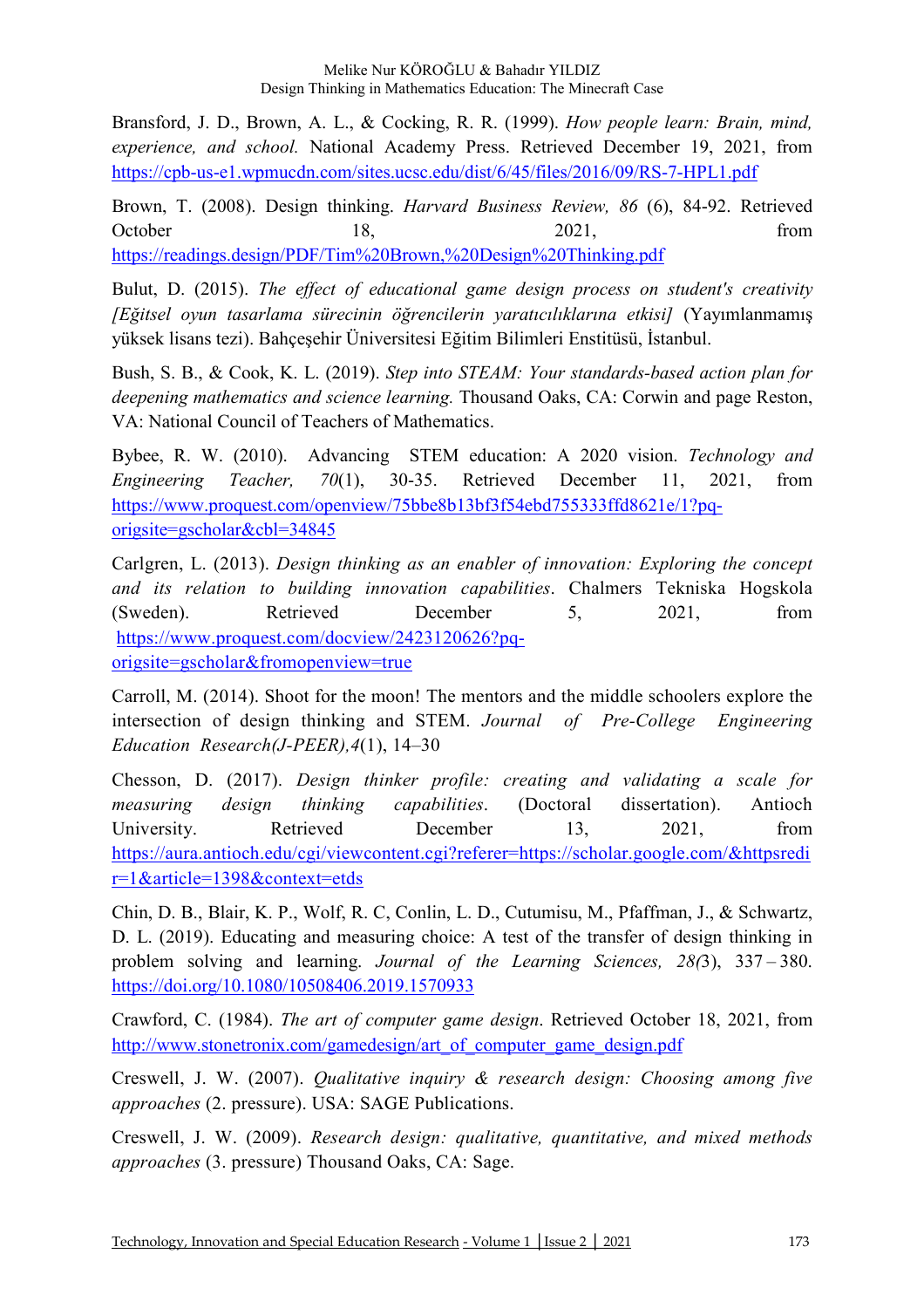Creswell, J. W. (2012). *Research design: Qualitative, quantitative, and mixed methods approaches* (4nd ed.). United States: Pearson Education

Çetin, E. (2013). Definitions and basic concepts. In Ocak, M. A. (Ed.). *Educational digital games theory, design, application*. Ankara; Pegem Academy

Deaner, K., & McCreery-Kellert, H. (2018). Cultivating peace through design thinking: Problem solving with past foundation. *Childhood Education*, *94*(1), 26-31. https://doi.org/10.1080/00094056.2018.1420360

Demirel, Ö., Seferoğlu, S., & Yağcı, E. (2003). *Instructional technologies and material development*. Ankara: Pegem A. Publishing.

Deshpande, A. A., & Huang, S. H. (2011). Simulation games in engineering education: A state $\Box$ of $\Box$ the $\Box$ art review. *Computer applications in engineering education, 19*(3), 399-410. https://doi.org/10.1002/cae.20323

De Aguilera, M., & Mendiz, A. (2003). Video games and education: (Education in the Face of a "Parallel School"). *Computers in Entertainment (CIE)*, 1(1), 1-10. https://doi.org/10.1145/950566.950583

Doğan, D. (2016). A world of limitless possibilities: The past and present of digital games. In D. Öcal (Ed.) *The game transformed by life practices* (pp.45-78). Ankara: Utopia Publishing

Doppelt, Y. (2009). Assessing creative thinking in design-based learning. *International Journal of Technology and Design Education, 19*(1), 55-65. https://doi.org/10.1007/s10798-006-9008-y

Dorst, K. (2010). *The nature of design thinking*. In Design thinking research symposium. DAB Documents. Retrieved October 18, 2021, from https://opus.lib.uts.edu.au/bitstream/10453/16590/1/2010000367OK.pdf

d.school at Stanford University (n.d.). Retrieved August 18, 2017, from https://dschool.stanford.edu/resources/the-bootcamp-bootleg

Edwards, T. (2011, 09 20). *The game's industry's massive fail: Where are all the Minecraft clones?* Retrieved 09 11, 2021, from PC Gamer: https://www.pcgamer.com/thegamee28099s-industrye28099s-massive-fail-where-are-all-the-minecraft-clones/

Ekaputra, G., Lim, C., & Eng, K. I. (2013). *Minecraft: A game as an education and scientific learning tool.* ISICO 2013, Retrieved October 20, 2021, from https://si.its.ac.id/pubs/oajis/index.php/home/detail/1219/Minecraft-A-Game-as-an-Education-and-Scientific-Learning-Tool

Esposito, N. (2005). *A short and simple definition of what a videogame is*. Retrieved October 20, 2021, from https://summit.sfu.ca/item/258

Floyd, L. (2016). *Unleashing math thinking power through Minecraft*. Retrieved October 5, 2021, from http://www.hourofcuriosity.com/wp-content/uploads/2015/06/Unleashing-Math-Thinking-Power-through-Minecraft\_Floyd.pdf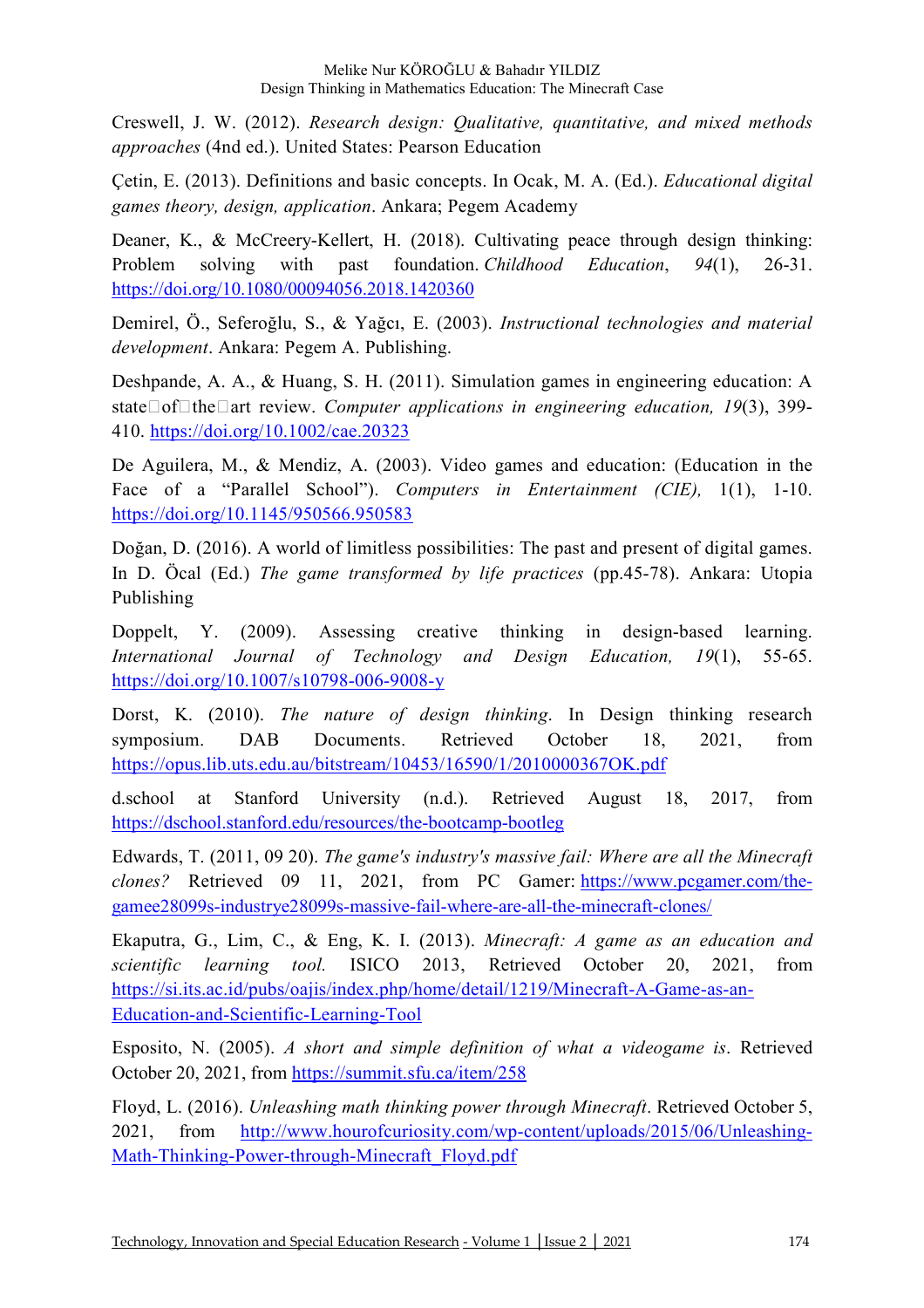#### Melike Nur KÖROĞLU & Bahadır YILDIZ Design Thinking in Mathematics Education: The Minecraft Case

Frasca, G. (2001). Rethinking agency and immersion: Video games as a means of consciousness-raising. *Digital Creativity*, *12*(3), 167-174. https://doi.org/10.1076/digc.12.3.167.3225

Friedman, K. (2003). Theory construction in design research: criteria: Approaches, and methods. *Design studies, 24*(6), 507-522. https://doi.org/10.1016/S0142- 694X(03)00039-5

Garskof, J. (2014). The ready-for-anything mind. *Scholastic Parent & Child*, 62-66.

Gloppen, J. (2009). Perspectives on design leadership and design thinking and how they relate to European service industries. *Design Management Journal, 4*(1), 33-47. https://doi.org/10.1111/j.1942-5074.2009.00005.x

Girard, C, Ecalle, J, Magnan, A (2013) Serious games as new educational tools: how effective are they? A meta-analysis of recent studies. *J Comput Assis Lear 29*: 207-219. https://doi.org/10.1111/j.1365-2729.2012.00489.

Guterman, J. (2009). How to become a better manager & by thinking like a designer. *MIT Sloan Management Review*, *50*(4), 39. Retrieved October 20, 2021, from https://www.proquest.com/openview/6f81d4a0c7d61de13ae38ff9acf86b95/1?pqorigsite=gscholar&cbl=26142

Gruending, D. L., Fenty, D., & Hogan, T. (1991). Fun and games in nursing staff development. *The Journal of Continuing Education in Nursing, 22*(6), 259-262. https://doi.org/10.3928/0022-0124-19911101-09

Haring, P., Chakinska, D., & Ritterfeld, U. (2011). Understanding serious gaming: A psychological perspective. In *Handbook of research on improving learning and motivation through educational games: Multidisciplinary approaches* (pp. 413-430). IGI Global. https://doi.org/10.4018/978-1-60960-495-0.ch020

Harvard University The Teaching and Learning Lab (TLL). (n.d). *Design thinking in education*. Retrieved December 20, 2021, from https://tll.gse.harvard.edu/design-thinking

Howard, Z. (2015). *Understanding design thinking in practice: A qualitative study of design led professionals working with large organizations* [Doctoral dissertation, Swinburne University of Technology, Australia]. Swinburne Theses Collection. Retrieved December 18, 2021, from http://hdl.handle.net/1959.3/394807

Huang, W. D., Johnson, T. E., & Han, S. H. C. (2013). Impact of online instructional game features on college students' perceived motivational support and cognitive investment: A structural equation modeling study. *The Internet and Higher Education, 17*, 58-68. https://doi.org/10.1016/j.iheduc.2012.11.004

IDEO (Design Thinking) 2019. IDEO | *Design thinking*. Retrieved December 6, 2021, from https://designthinking.ideo.com/.

Juul, J. (2010). The game, the player, the world: Looking for a heart of gameness. *Plurais Revista Multidisciplinar*, *1*(2). Retrieved December 18, 2021, from http://www.digra.org/wpcontent/uploads/digital-library/05163.50560.pdf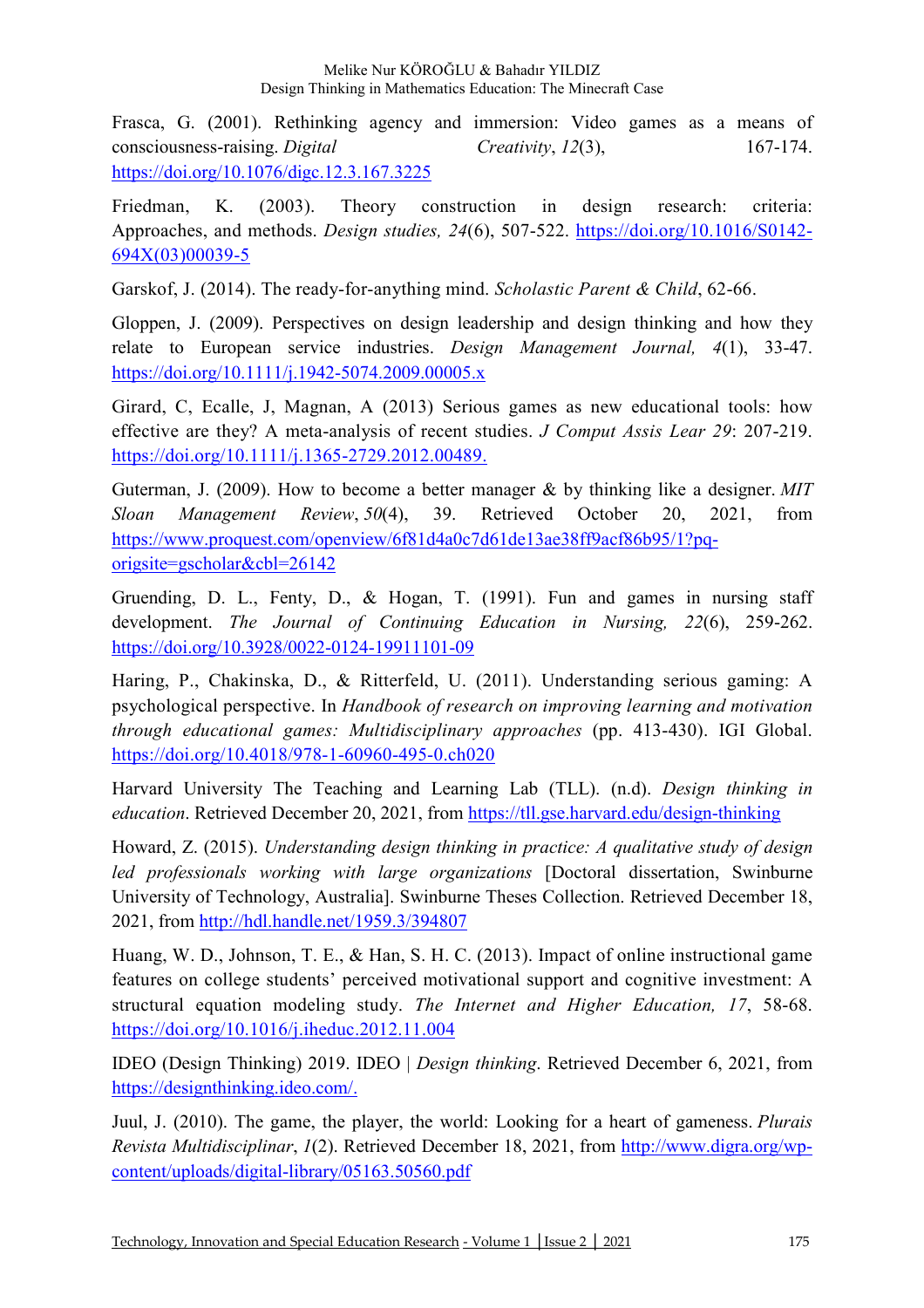Leifer L.J., & Steinert M. (2014). Dancing with ambiguity: causality behavior, design thinking, and triple-loop-learning. In O. Gassmann & F. Schweitzer (Eds.), *Management of the fuzzy front end of innovation* (pp. 141-158). Switzerland: Springer International Publishing. https://doi.org/10.3233/IKS-2012-0191

Li, Y., Schoenfeld, A. H., diSessa, A. A., Graesser, A. C., Benson, L. C., English, L. D., & Duschl, R. A. (2019). Design and design thinking in STEM education. *Journal for STEM Education Research, 2(*2), 93-104. https://doi.org/10.1007/s41979-019-00020-z

Liedtka, J. (2018). *Exploring the impact of design thinking in action*. Darden Working Paper Series. Retrieved October 6, 2021, from https://designatdarden.org/app/uploads/2018/01/Working-paper-Liedtka-Evaluating-the-Impact-of-Design-Thinking.pdf

Liu, E. Z. F., & Chen, P. K. (2013). The effect of game-based learning on students' learning performance in science learning–A case of "conveyance go". *Procedia-Social and Behavioral Sciences, 103*, 1044-1051. https://doi.org/10.1016/j.sbspro.2013.10.430

Lockwood, T. (2010). Design thinking in business: An interview with Gianfranco Zaccai. *Design Management Review, 21*(3), 16-24. https://doi.org/10.1111/j.1948- 7169.2010.00074.x

Kafai, Y. B., & Burke, Q. (2015). Constructionist gaming: Understanding the benefits of making games for learning. *Educational psychologist, 50*(4), 313-334. https://doi.org/10.1080/00461520.2015.1124022

Kapp, K. M. (2012).*The gamification of learning and instruction: Game-based methodsand strategies for training and education*. San Francisco, CA: Pfeiffer.

Kimbell L. (2011). Rethinking design thinking: Part I. *Design and Culture*, *3*(3), 285-306. https://doi.org/10.2752/175470811X13071166525216

Kim, Y. R., & Park, M. S. (2018). Creating a Virtual World for Mathematics. *Journal of Education and Training Studies, 6*(12), 172-183. Retrieved October 10, 2021, from https://digitalcommons.tamusa.edu/edci\_faculty/3/

Kröper, M., Fay, D., Lindberg, T., & Meinel, C. (2011). Interrelations between motivation, creativity and emotions in design thinking processes–an empirical study based on regulatory focus theory. In *Design creativity* 2010 (pp. 97-104). Springer, London. Retrieved December 8, 2021, from https://link.springer.com/chapter/10.1007/978-0-85729-224-7\_14

Kuhn, M.A. (1995): Gaming: A technique that adds spice to learning. *Journal of Continuing Education in Nursing 26* (1), 1995, 35–39. https://doi.org/10.3928/0022-0124- 19950101-10

Michael, D. ve Chen, S. (2006). *Serious games: Games that educate, train, and inform.* Boston, MA: Thomson Course Technology.

Mitchell, B. L. (2012). *Game design essentials*. John Wiley & Sons.

Ocak, A. M. (2013). *Educational digital games*. Ankara Pegem A Academy Publishing.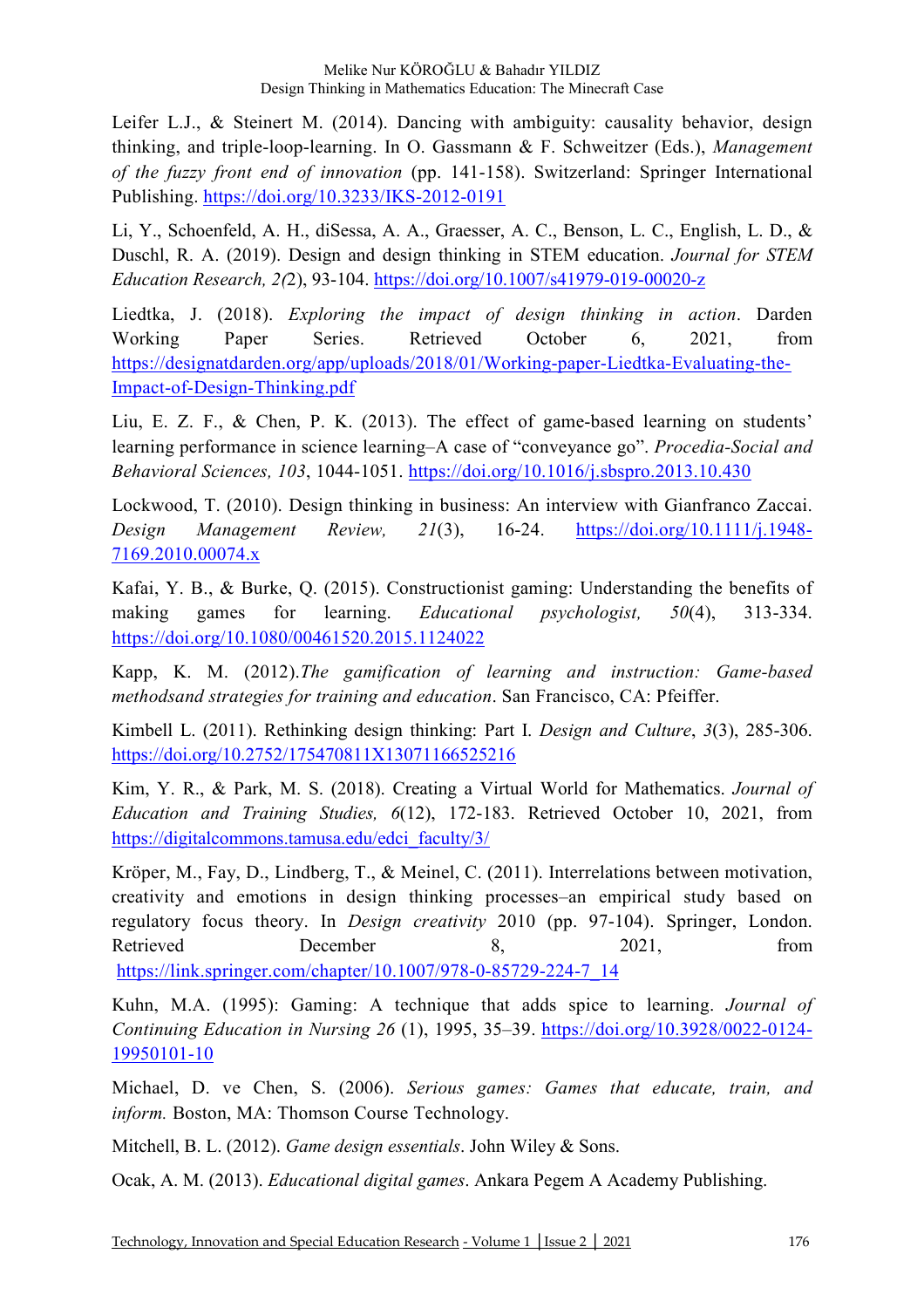Owen, C. (2007). Design thinking: Notes on its nature and use. *Design Research Quarterly, 2(*1), 16-27. Retrieved December 9, 2021, from https://www.id.iit.edu/wpcontent/uploads/2015/03/Design-thinking-notes-on-its-nature-and-useowen\_desthink071.pdf

Özer, F (2017). *The impact of serious games on science course academic achievement, motivation and problem-solving skills of primary school 4th grade students*. Master Tessis, Anadolu University.

Özhan, S. (2011). Rating and Classification Systems for Digital Games and Recommendations for Turkey [Dijital oyunlarda değerlendirme ve sınıflandırma sistemleri ve Türkiye açısından öneriler]. *Family and Society, 7*(25), 22-33. Retrieved December 18, 2021, from https://dergipark.org.tr/en/download/article-file/198034

Öztürk, A (2020). *Co-developing stem activities through design thinking approach for fifth graders.* Master Tessis, Middle East Technical University.

Papert, S. (1998). Let's tie the digital knot. *Technos Quarterly for Education and Technology*, 7(4). Retrieved December 15, 2021, from http://dailypapert.com/wp-content/uploads/2018/06/Papert-Lets-Tie-the-Digital-Knot.pdf

Prensky, M. (2001). The games generations: How learners have changed. *Digital gamebased learning, 1*(1), 1-26. Retrieved December 4, 2021, from https://marcprensky.com/writing/Prensky%20-%20Ch2-Digital%20Game-Based%20Learning.pdf

Sabırlı, Z.E. (2018). *Examining the use of digital educational games in education in terms of different variables.* Master Thesis, Selcuk University Institute of Educational Sciences, Konya.

Salen, K. (2007). Gaming literacies: A game design study in action. *Journal of Educational Multimedia and Hypermedia*, *16*(3), 301-322. Retrieved December 24, 2021, from https://www.learntechlib.org/primary/p/24374/.

Sanchez, J., and Olivares, R. (2011). Problem solving and collaboration using mobile serious games. *Computers and Education, 57*, 1943-1952. https://doi.org/10.1016/j.compedu.2011.04.012

Samur, Y., & Özkan, Z. (2019b). Eğitimde oyun ve oyunlaştırma.Y. K. Türel (Ed.). *Öğretim teknolojileri* (ss. 413-440). Ankara: Asos.

Scheer, A., Noweski, C., & Meinel, C. (2012). Transforming constructivist learning into action: Design thinking in education. *Design and Technology Education: An International Journal, 17*(3). Retrieved December 15, 2021, from https://ojs.lboro.ac.uk/DATE/article/view/1758/1648

Severengiz, M., Seliger, G., & Krüger, J. (2020). Serious game on factory planning for higher education. *Procedia Manufacturing, 43,* 239-246. https://doi.org/10.1016/j.promfg.2020.02.148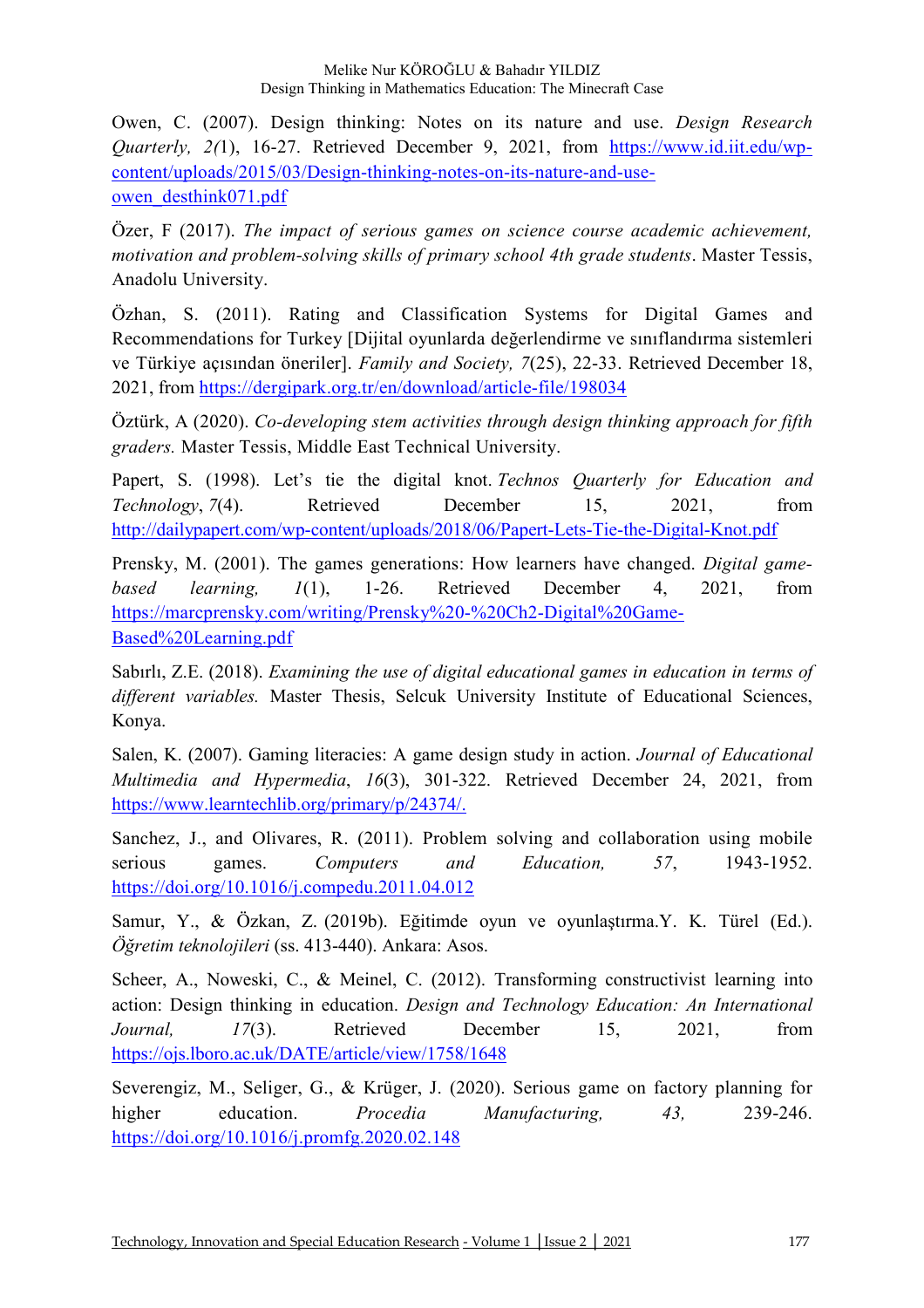Sobel, L., & Groeger, L. (2012). *Design thinking: Exploring opportunities for the design industry and business in Australia* [Research Paper Series 952-2012]. Macquarie Graduate School of Management (MGSM). http://dx.doi.org/10.2139/ssrn.2194672

Susi, T., Johannesson, M., & Backlund, P. (2007). *Serious games: An overview*. Retrieved December 15, 2021, from https://www.diva-portal.org/smash/get/diva2:2416/FULLTEXT01.pdf

Turkish Language Society [TLS]. (2021). *Current Turkish dictionary*. Retrieved December 24, 2021, from https://sozluk.gov.tr/

Von Solms,S., & Nel, H. (2017). *STEM project based learning: Towards improving secondary school performance in mathematics and science*. IEEE AFRICON 2017 Proceedings,770-775. https://ieeexplore.ieee.org/document/8095580

Yavuzkan, H. (2019). *The effect of educational digital games on 5th grade students' mathematics achievement and attitude* (Master's thesis, Niğde Ömer Halisdemir University / Institute of Education Sciences).

Yildirim, E. (2016). The importance of digital game desing programmes in education [Dijital oyun tasarım programlarının eğitimde önemi]. *Journal of Vocational Science (JVS), 5*(2). Retrieved December 24, 2021, from https://dergipark.org.tr/en/download/article-file/402142

Young, MF, Slota, S, Cutter, AB, Jalette, G, Mullin, G, Lai, B, Yukhymenko, M (2012). Our princess is in another castle: A review of trends in serious gaming for education. *Review of educational research, 82(*1): 61-89. https://doi.org/10.3102/0034654312436980

Zyda, M. and Bennett, D. (2002). *The last teacher: 2020 visions.* Retrieved December 24, 2021, from http://hdl.handle.net/10945/41139

Wirkala, C., & Kuhn, D. (2011). Problem-based learning in K-12 education: Is it effective and how does it achieve its effects?. *American Educational Research Journal, 48*(5), 1157- 1186. http://dx.doi.org/10.3102/0002831211419491

Wrigley, C., & Straker, K. (2017). Design thinking pedagogy: Theeducational design ladder.*Innovations in Education and TeachingInternational,54*(4), 374–385.